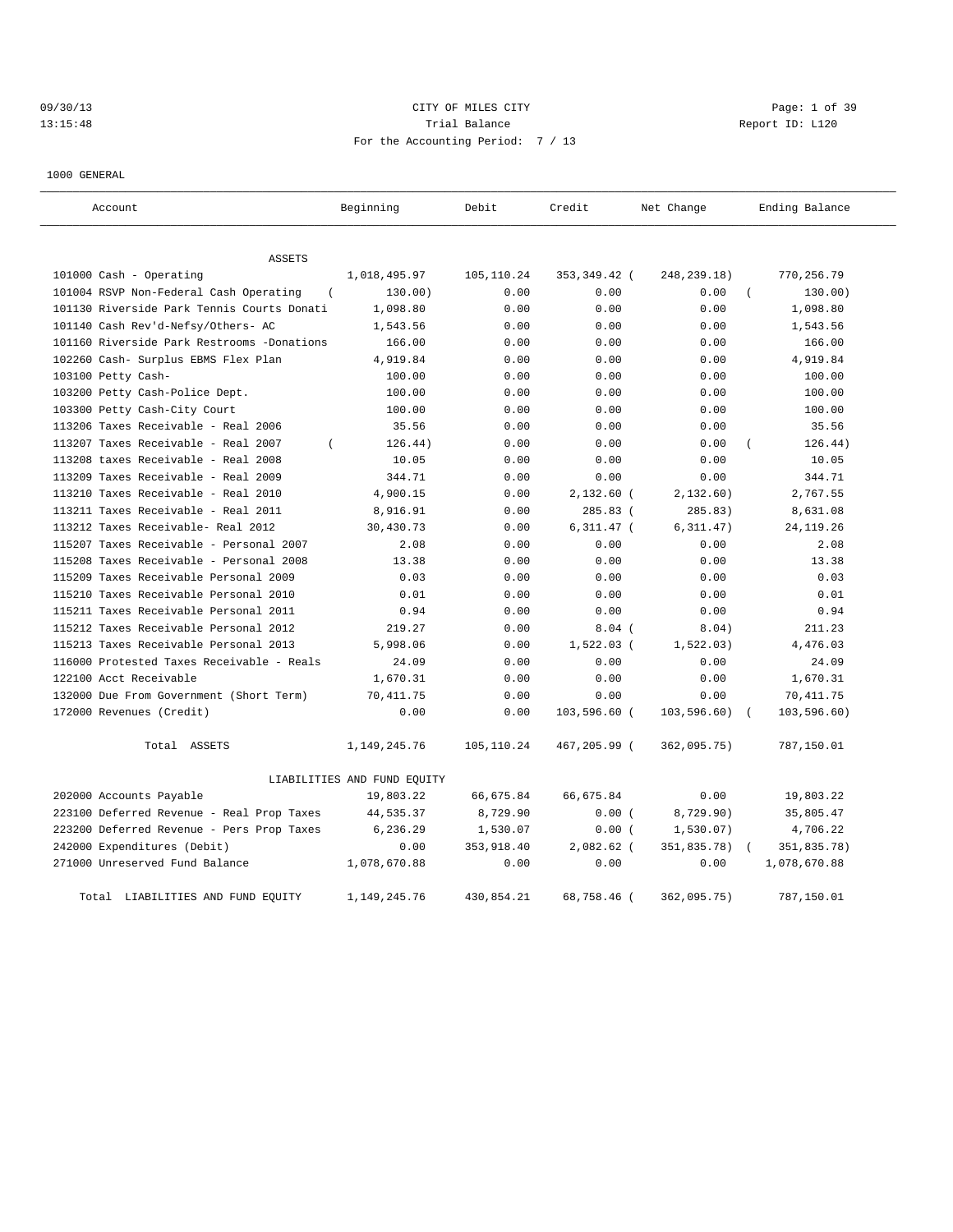### 09/30/13 CITY OF MILES CITY Page: 2 of 39 13:15:48 Trial Balance Report ID: L120 For the Accounting Period: 7 / 13

### 2220 LIBRARY

| Account                                    | Beginning                   | Debit     | Credit       | Net Change   | Ending Balance |
|--------------------------------------------|-----------------------------|-----------|--------------|--------------|----------------|
|                                            |                             |           |              |              |                |
| ASSETS                                     |                             |           |              |              |                |
| 101000 Cash - Operating                    | 16,085.55                   | 24,394.31 | 29,651.93 (  | 5,257.62)    | 10,827.93      |
| 101032 Cash- Library Board of Trustees Mul | 8,922.73                    | 0.00      | 0.00         | 0.00         | 8,922.73       |
| 103000 Petty Cash                          | 75.00                       | 0.00      | 0.00         | 0.00         | 75.00          |
| 172000 Revenues (Credit)                   | 0.00                        | 0.00      | 24,394.31 (  | 24,394.31) ( | 24, 394. 31)   |
| Total ASSETS                               | 25,083.28                   | 24,394.31 | 54,046.24 (  | 29,651.93) ( | 4,568.65       |
|                                            | LIABILITIES AND FUND EQUITY |           |              |              |                |
| 202000 Accounts Payable                    | 0.00                        | 4,839.00  | 4,839.00     | 0.00         | 0.00           |
| 242000 Expenditures (Debit)                | 0.00                        | 29,651.93 | 0.00(        | 29,651.93) ( | 29,651.93)     |
| 271000 Unreserved Fund Balance             | 25,083.28                   | 0.00      | 0.00         | 0.00         | 25,083.28      |
| Total LIABILITIES AND FUND EQUITY          | 25,083.28                   | 34,490.93 | $4,839.00$ ( | 29,651.93) ( | 4,568.65       |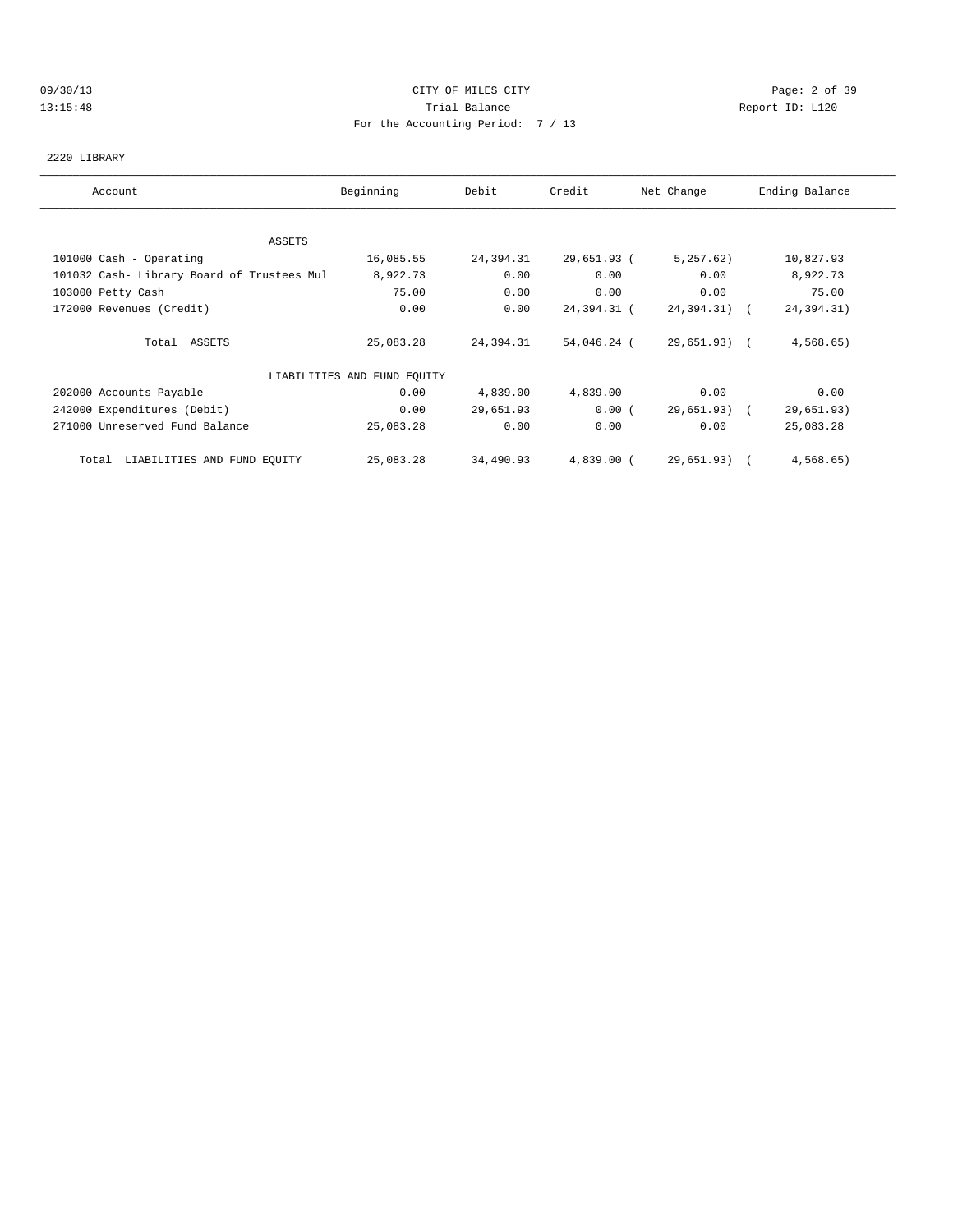# 09/30/13 CITY OF MILES CITY Page: 3 of 39 13:15:48 Trial Balance Report ID: L120 For the Accounting Period: 7 / 13

#### 2260 EMERGENCY DISASTER

| Account                                   | Beginning                   | Debit | Credit   | Net Change | Ending Balance |
|-------------------------------------------|-----------------------------|-------|----------|------------|----------------|
|                                           |                             |       |          |            |                |
| ASSETS<br>101000 Cash - Operating         | 83,539.50)                  | 6.38  | 0.00     | $6.38$ (   | 83,533.12)     |
| 113211 Taxes Receivable - Real 2011       | 84.99                       | 0.00  | 2.72(    | 2.72)      | 82.27          |
|                                           |                             |       |          |            |                |
| 115212 Taxes Receivable Personal 2012     | 2.05                        | 0.00  | $0.08$ ( | 0.08)      | 1.97           |
| 132000 Due From Government (Short Term)   | 84,883.48                   | 0.00  | 0.00     | 0.00       | 84,883.48      |
| 172000 Revenues (Credit)                  | 0.00                        | 0.00  | $6.38$ ( | $6.38)$ (  | 6.38)          |
| Total ASSETS                              | 1,431.02                    | 6.38  | $9.18$ ( | 2.80)      | 1,428.22       |
|                                           | LIABILITIES AND FUND EQUITY |       |          |            |                |
| 223100 Deferred Revenue - Real Prop Taxes | 84.99                       | 2.72  | 0.00(    | 2.72)      | 82.27          |
| 223200 Deferred Revenue - Pers Prop Taxes | 2.05                        | 0.08  | 0.00(    | 0.08       | 1.97           |
| 271000 Unreserved Fund Balance            | 1,343.98                    | 0.00  | 0.00     | 0.00       | 1,343.98       |
| Total LIABILITIES AND FUND EQUITY         | 1,431.02                    | 2.80  | 0.00(    | 2.80)      | 1,428.22       |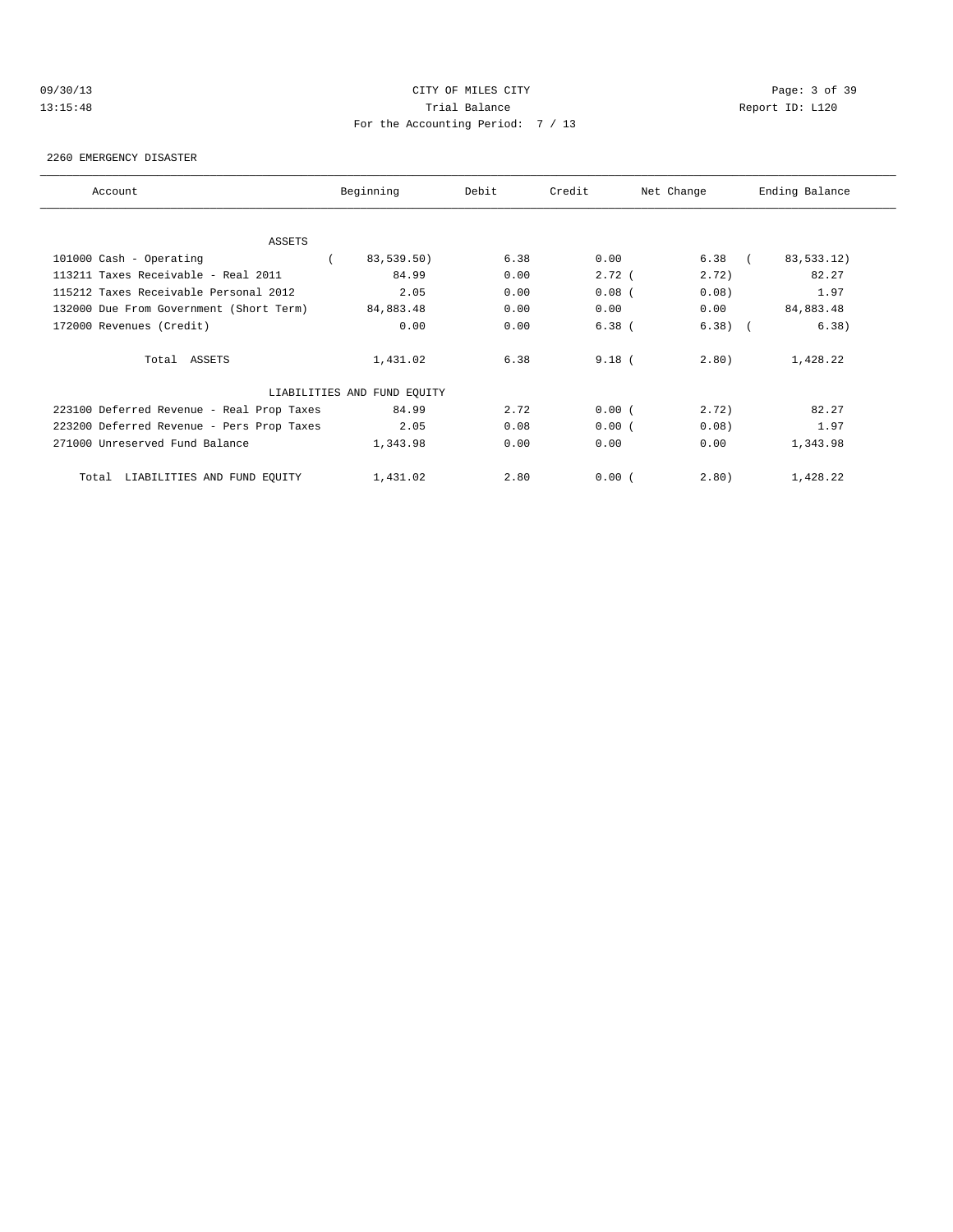# 09/30/13 CITY OF MILES CITY Page: 4 of 39 13:15:48 Trial Balance Report ID: L120 For the Accounting Period: 7 / 13

### 2270 Health

| Account                              | Beginning                   | Debit    | Credit       | Net Change | Ending Balance |
|--------------------------------------|-----------------------------|----------|--------------|------------|----------------|
|                                      |                             |          |              |            |                |
|                                      | ASSETS                      |          |              |            |                |
| 101000 Cash - Operating              | 14,147.30                   | 0.00     | $2,750.00$ ( | 2,750.00   | 11,397.30      |
| Total ASSETS                         | 14, 147.30                  | 0.00     | 2,750.00 (   | 2,750.00   | 11,397.30      |
|                                      | LIABILITIES AND FUND EOUITY |          |              |            |                |
| 202000 Accounts Payable              | 0.00                        | 2,750.00 | 2,750.00     | 0.00       | 0.00           |
| 242000 Expenditures (Debit)          | 0.00                        | 2,750.00 | 0.00(        | 2,750.00   | 2,750.00       |
| 271000 Unreserved Fund Balance       | 14,147.30                   | 0.00     | 0.00         | 0.00       | 14, 147.30     |
| LIABILITIES AND FUND EQUITY<br>Total | 14,147.30                   | 5,500.00 | $2,750.00$ ( | 2,750.00)  | 11,397.30      |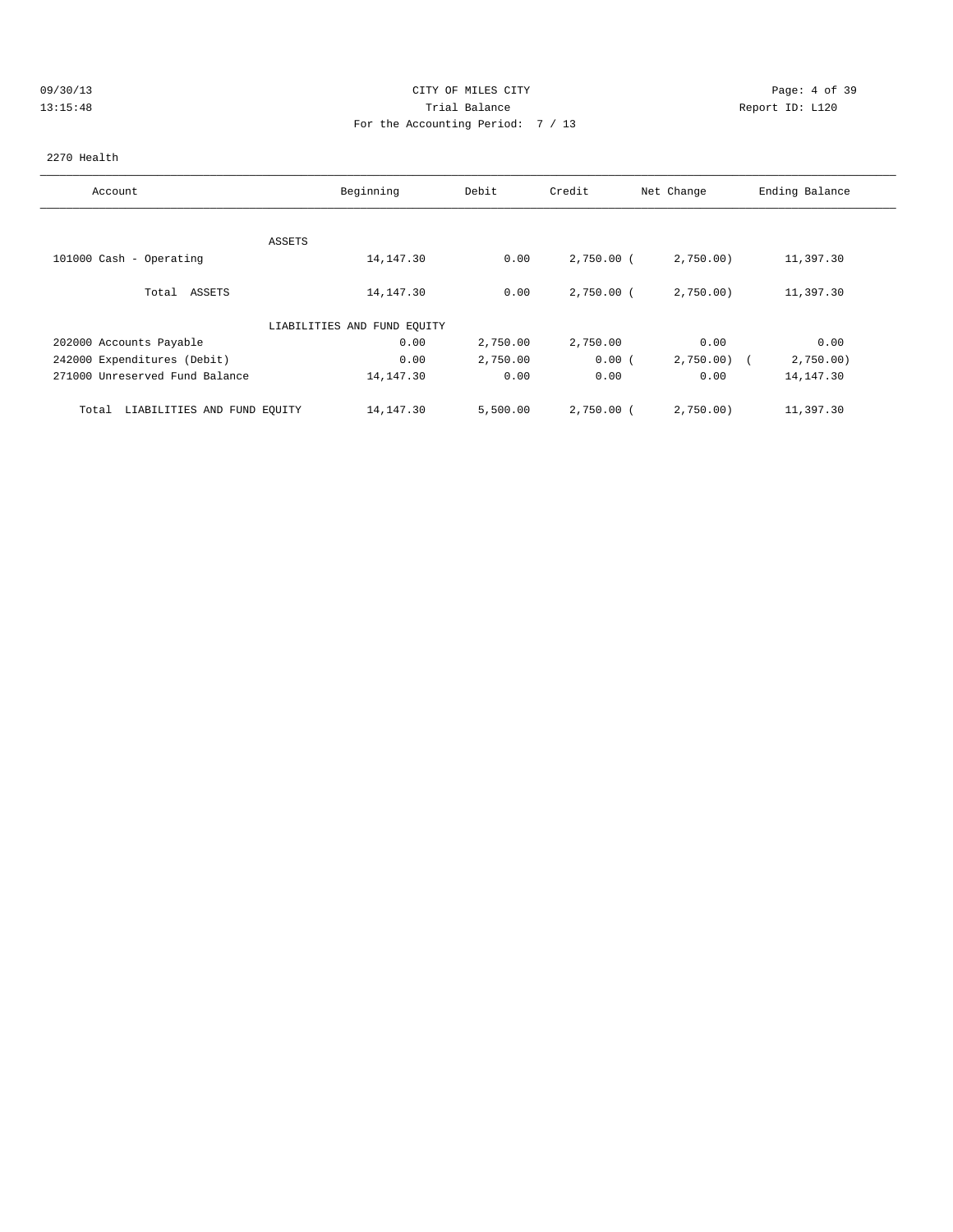### 09/30/13 CITY OF MILES CITY Page: 5 of 39 13:15:48 Trial Balance Report ID: L120 For the Accounting Period: 7 / 13

2372 Permissive Medical Levy

| Account                                   | Beginning                   | Debit  | Credit       | Net Change | Ending Balance      |
|-------------------------------------------|-----------------------------|--------|--------------|------------|---------------------|
| ASSETS                                    |                             |        |              |            |                     |
| 101000 Cash - Operating                   | 6,050.63                    | 869.29 | 0.00         | 869.29     | 6,919.92            |
| $113209$ Taxes Receivable - Real $2009$   | 12.63                       | 0.00   | 0.00         | 0.00       | 12.63               |
| 113210 Taxes Receivable - Real 2010       | 119.47                      | 0.00   | 53.74 (      | 53.74)     | 65.73               |
| 113211 Taxes Receivable - Real 2011       | 297.42                      | 0.00   | 9.53(        | 9.53)      | 287.89              |
| 113212 Taxes Receivable- Real 2012        | 3,027.27                    | 0.00   | $627.87$ $($ | 627.87)    | 2,399.40            |
| 115211 Taxes Receivable Personal 2011     | 0.77)                       | 0.00   | 0.00         | 0.00       | 0.77)<br>$\sqrt{2}$ |
| 115212 Taxes Receivable Personal 2012     | 7.32                        | 0.00   | 0.27(        | 0.27)      | 7.05                |
| 115213 Taxes Receivable Personal 2013     | 596.69                      | 0.00   | $151.41$ (   | 151.41)    | 445.28              |
| 172000 Revenues (Credit)                  | 0.00                        | 0.00   | 869.29 (     | $869.29$ ( | 869.29              |
| Total ASSETS                              | 10,110.66                   | 869.29 | $1.712.11$ ( | 842.82)    | 9,267.84            |
|                                           | LIABILITIES AND FUND EQUITY |        |              |            |                     |
| 223100 Deferred Revenue - Real Prop Taxes | 3,456.76                    | 691.14 | 0.00(        | 691.14)    | 2,765.62            |
| 223200 Deferred Revenue - Pers Prop Taxes | 600.64                      | 151.68 | 0.00(        | 151.68)    | 448.96              |
| 271000 Unreserved Fund Balance            | 6,053.26                    | 0.00   | 0.00         | 0.00       | 6,053.26            |
| LIABILITIES AND FUND EQUITY<br>Total      | 10,110.66                   | 842.82 | 0.00(        | 842.82)    | 9,267.84            |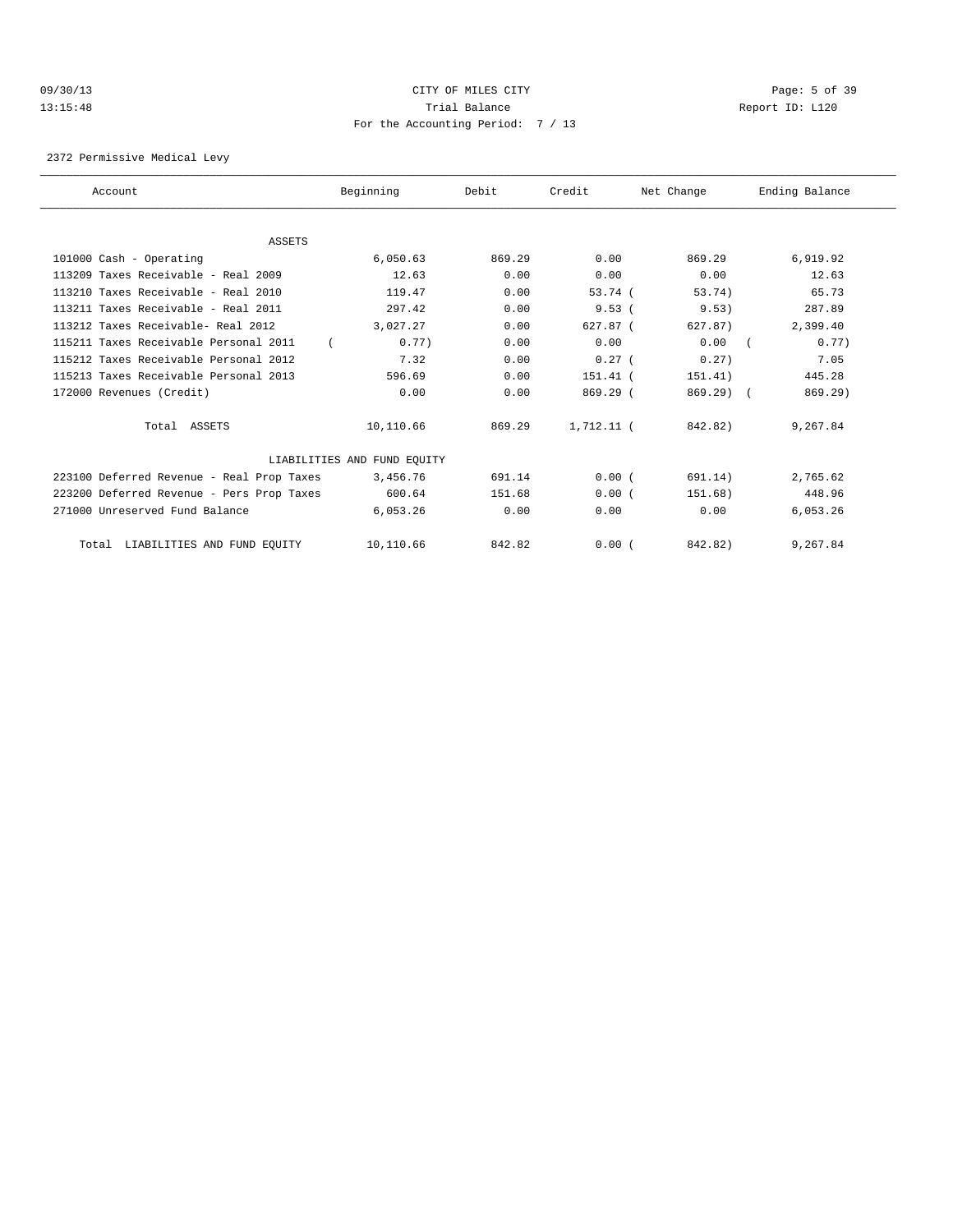# 09/30/13 CITY OF MILES CITY Page: 6 of 39 13:15:48 Trial Balance Report ID: L120 For the Accounting Period: 7 / 13

2394 BUILDING CODE ENFORCEMENT

| Account                              | Beginning                   | Debit    | Credit       | Net Change   | Ending Balance |
|--------------------------------------|-----------------------------|----------|--------------|--------------|----------------|
|                                      |                             |          |              |              |                |
|                                      | ASSETS                      |          |              |              |                |
| 101000 Cash - Operating              | 95,682.61                   | 3,355.10 | 4,846.82 (   | 1,491.72)    | 94,190.89      |
| 172000 Revenues (Credit)             | 0.00                        | 97.00    | $3,355.10$ ( | $3,258.10$ ( | 3, 258.10)     |
| Total ASSETS                         | 95,682.61                   | 3,452.10 | $8,201.92$ ( | 4,749.82)    | 90,932.79      |
|                                      | LIABILITIES AND FUND EQUITY |          |              |              |                |
| 202000 Accounts Payable              | 0.00                        | 3,422.16 | 3,422.16     | 0.00         | 0.00           |
| 242000 Expenditures (Debit)          | 0.00                        | 4,749.82 | 0.00(        | 4,749.82)    | 4,749.82)      |
| 271000 Unreserved Fund Balance       | 95,682.61                   | 0.00     | 0.00         | 0.00         | 95,682.61      |
| LIABILITIES AND FUND EQUITY<br>Total | 95,682.61                   | 8,171.98 | $3.422.16$ ( | 4,749.82)    | 90,932.79      |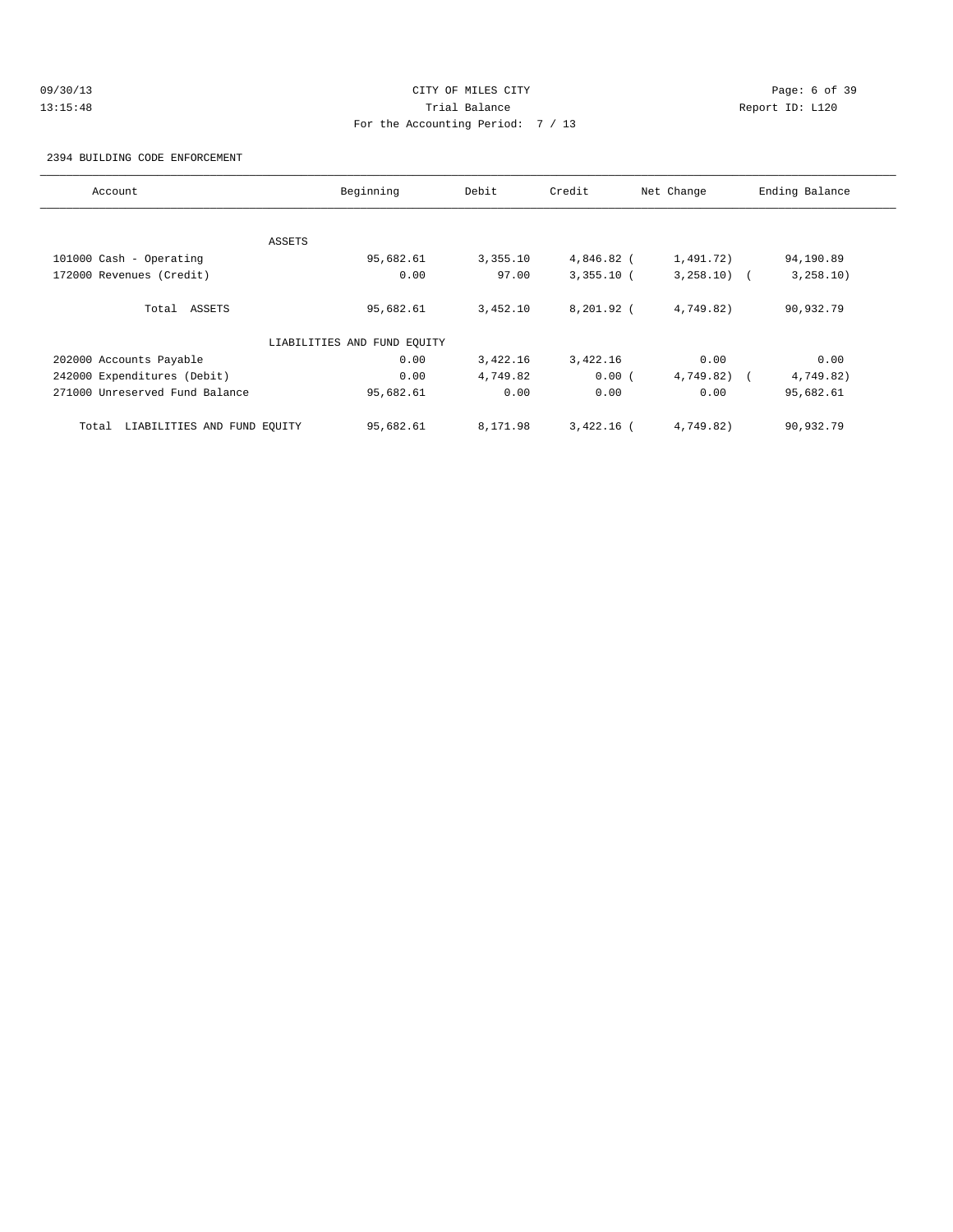### 09/30/13 Page: 7 of 39 13:15:48 Trial Balance Report ID: L120 For the Accounting Period: 7 / 13

2400 LTG M D#165-(Gen City)

| Account                                    | Beginning                   | Debit     | Credit       | Net Change   | Ending Balance |  |
|--------------------------------------------|-----------------------------|-----------|--------------|--------------|----------------|--|
|                                            |                             |           |              |              |                |  |
| ASSETS                                     |                             |           |              |              |                |  |
| 101000 Cash - Operating                    | 60,585.10                   | 2,460.02  | 15,306.01 (  | 12,845.99)   | 47,739.11      |  |
| 116000 Protested Taxes Receivable - Reals  | 121.36                      | 0.00      | 0.00         | 0.00         | 121.36         |  |
| 118080 Special Assessments Receivable 2008 | 45.01                       | 0.00      | 0.00         | 0.00         | 45.01          |  |
| 118090 Special Assessment Receivable 2009  | 234.33                      | 0.00      | 0.00         | 0.00         | 234.33         |  |
| 118100 Special Assessments Receivable 2010 | 800.88                      | 0.00      | $219.91$ (   | 219.91)      | 580.97         |  |
| 118110 Special Assessments Receivable 2011 | 1,915.69                    | 0.00      | $59.52$ (    | 59.52)       | 1,856.17       |  |
| 118120 Special Assessments Receivable 2012 | 7,507.22                    | 0.00      | $2,013.43$ ( | 2,013.43)    | 5,493.79       |  |
| 172000 Revenues (Credit)                   | 0.00                        | 0.00      | $2,460.02$ ( | $2,460.02$ ( | 2,460.02)      |  |
| Total ASSETS                               | 71,209.59                   | 2,460.02  | 20,058.89 (  | 17,598.87)   | 53,610.72      |  |
|                                            | LIABILITIES AND FUND EOUITY |           |              |              |                |  |
| 202000 Accounts Payable                    | 0.00                        | 14,306.01 | 14,306.01    | 0.00         | 0.00           |  |
| 223000 Deferred Revenue/Uncollected Taxes  | 10,624.49                   | 2,292.86  | 0.00(        | 2,292.86)    | 8,331.63       |  |
| 242000 Expenditures (Debit)                | 0.00                        | 15,306.01 | 0.00(        | 15,306.01) ( | 15,306.01)     |  |
| 271000 Unreserved Fund Balance             | 60,585.10                   | 0.00      | 0.00         | 0.00         | 60,585.10      |  |
| Total LIABILITIES AND FUND EQUITY          | 71,209.59                   | 31,904.88 | 14,306.01 (  | 17,598.87)   | 53,610.72      |  |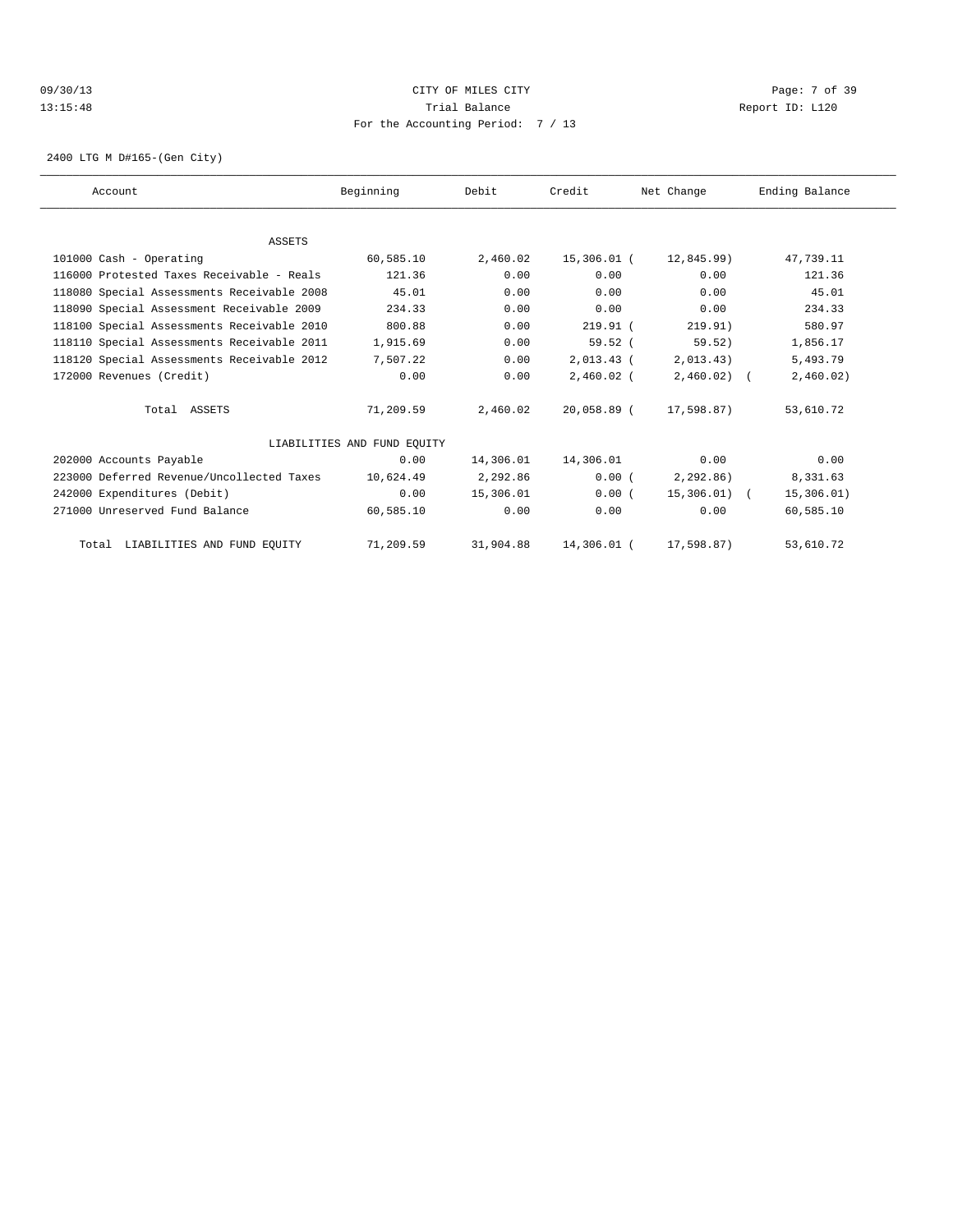# 09/30/13 CITY OF MILES CITY Page: 8 of 39 13:15:48 Trial Balance Report ID: L120 For the Accounting Period: 7 / 13

2420 LTG M D#167-(MilesAddn Etc)

| Account                                     | Beginning                   | Debit    | Credit       | Net Change   | Ending Balance |
|---------------------------------------------|-----------------------------|----------|--------------|--------------|----------------|
|                                             |                             |          |              |              |                |
| ASSETS                                      |                             |          |              |              |                |
| 101000 Cash - Operating                     | 12,531.53                   | 384.25   | $3,524.83$ ( | 3, 140.58)   | 9,390.95       |
| 118090 Special Assessment Receivable 2009 ( | 0.06)                       | 0.00     | 0.00         | 0.00         | 0.06)          |
| 118100 Special Assessments Receivable 2010  | 122.85                      | 0.00     | 74.75 (      | 74.75)       | 48.10          |
| 118110 Special Assessments Receivable 2011  | 673.71                      | 0.00     | 71.64 (      | 71.64)       | 602.07         |
| 118120 Special Assessments Receivable 2012  | 1,054.61                    | 0.00     | 197.43 (     | 197.43)      | 857.18         |
| 172000 Revenues (Credit)                    | 0.00                        | 0.00     | 384.25 (     | $384.25$ ) ( | 384.25)        |
| Total ASSETS                                | 14,382.64                   | 384.25   | $4.252.90$ ( | 3,868,65     | 10,513.99      |
|                                             | LIABILITIES AND FUND EQUITY |          |              |              |                |
| 202000 Accounts Payable                     | 0.00                        | 2,524.83 | 2,524.83     | 0.00         | 0.00           |
| 223000 Deferred Revenue/Uncollected Taxes   | 1,851.11                    | 343.82   | 0.00(        | 343.82)      | 1,507.29       |
| 242000 Expenditures (Debit)                 | 0.00                        | 3,524.83 | 0.00(        | $3,524.83$ ( | 3,524.83)      |
| 271000 Unreserved Fund Balance              | 12,531.53                   | 0.00     | 0.00         | 0.00         | 12,531.53      |
| LIABILITIES AND FUND EQUITY<br>Total        | 14,382.64                   | 6,393.48 | 2,524.83 (   | 3,868.65)    | 10,513.99      |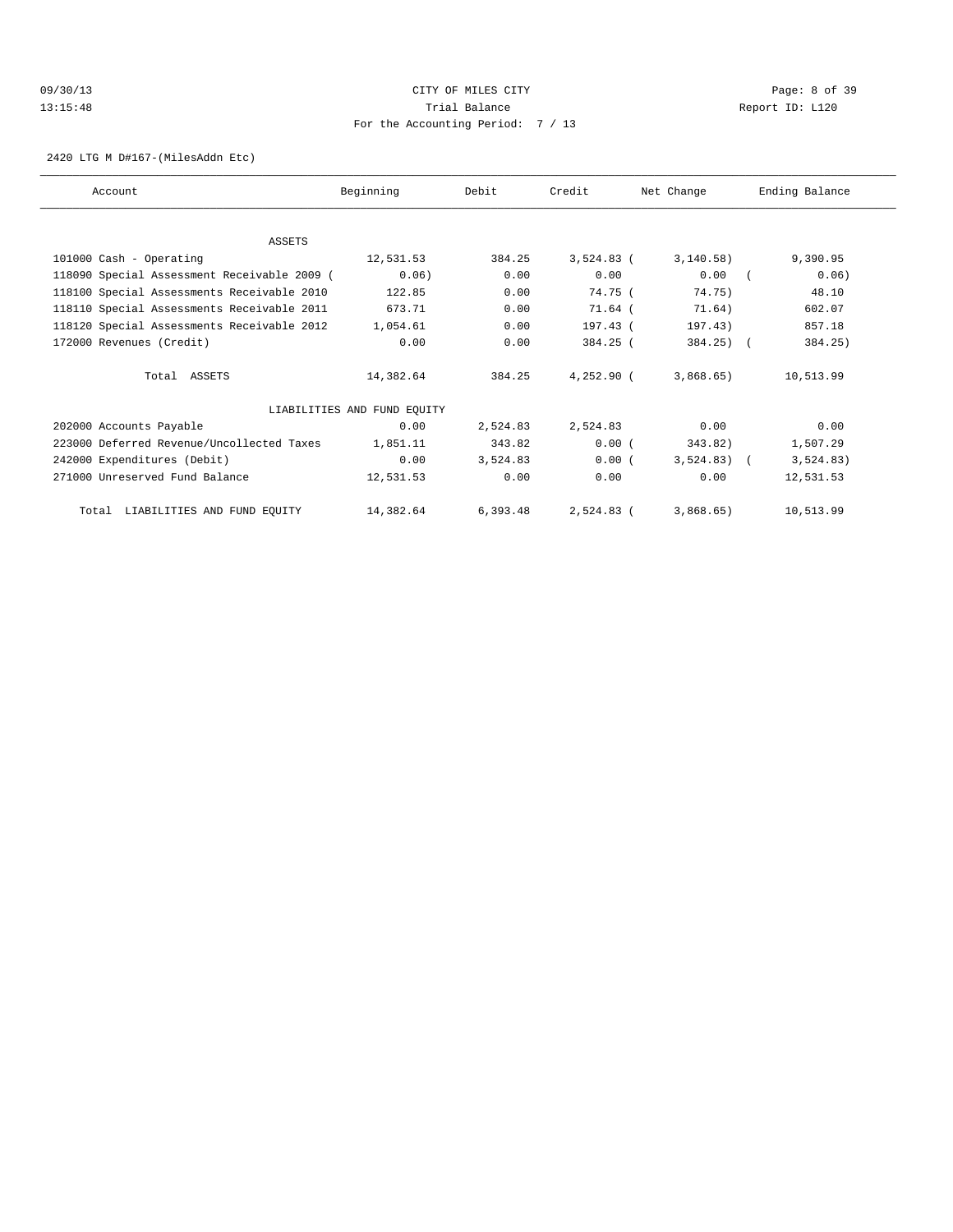### 09/30/13 Page: 9 of 39 13:15:48 Trial Balance Report ID: L120 For the Accounting Period: 7 / 13

2430 LTG M D#171-(Balsam Est)

| Account                                    | Beginning                   | Debit    | Credit     | Net Change   | Ending Balance |
|--------------------------------------------|-----------------------------|----------|------------|--------------|----------------|
| ASSETS                                     |                             |          |            |              |                |
| 101000 Cash - Operating                    | 1,651.29                    | 47.29    | 1,131.06 ( | 1,083.77)    | 567.52         |
| 118120 Special Assessments Receivable 2012 | 44.97                       | 0.00     | 44.97 (    | 44.97)       | 0.00           |
| 172000 Revenues (Credit)                   | 0.00                        | 0.00     | $47.29$ (  | $47.29$ (    | $47.29$ )      |
|                                            |                             |          |            |              |                |
| Total ASSETS                               | 1,696.26                    | 47.29    | 1,223.32 ( | 1,176.03)    | 520.23         |
|                                            | LIABILITIES AND FUND EQUITY |          |            |              |                |
| 202000 Accounts Payable                    | 0.00                        | 131.06   | 131.06     | 0.00         | 0.00           |
| 223000 Deferred Revenue/Uncollected Taxes  | 44.97                       | 44.97    | 0.00(      | 44.97)       | 0.00           |
| 242000 Expenditures (Debit)                | 0.00                        | 1,131.06 | 0.00(      | $1,131.06$ ( | 1,131.06)      |
| 271000 Unreserved Fund Balance             | 1,651.29                    | 0.00     | 0.00       | 0.00         | 1,651.29       |
| LIABILITIES AND FUND EQUITY<br>Total       | 1,696.26                    | 1,307.09 | 131.06 (   | 1, 176.03)   | 520.23         |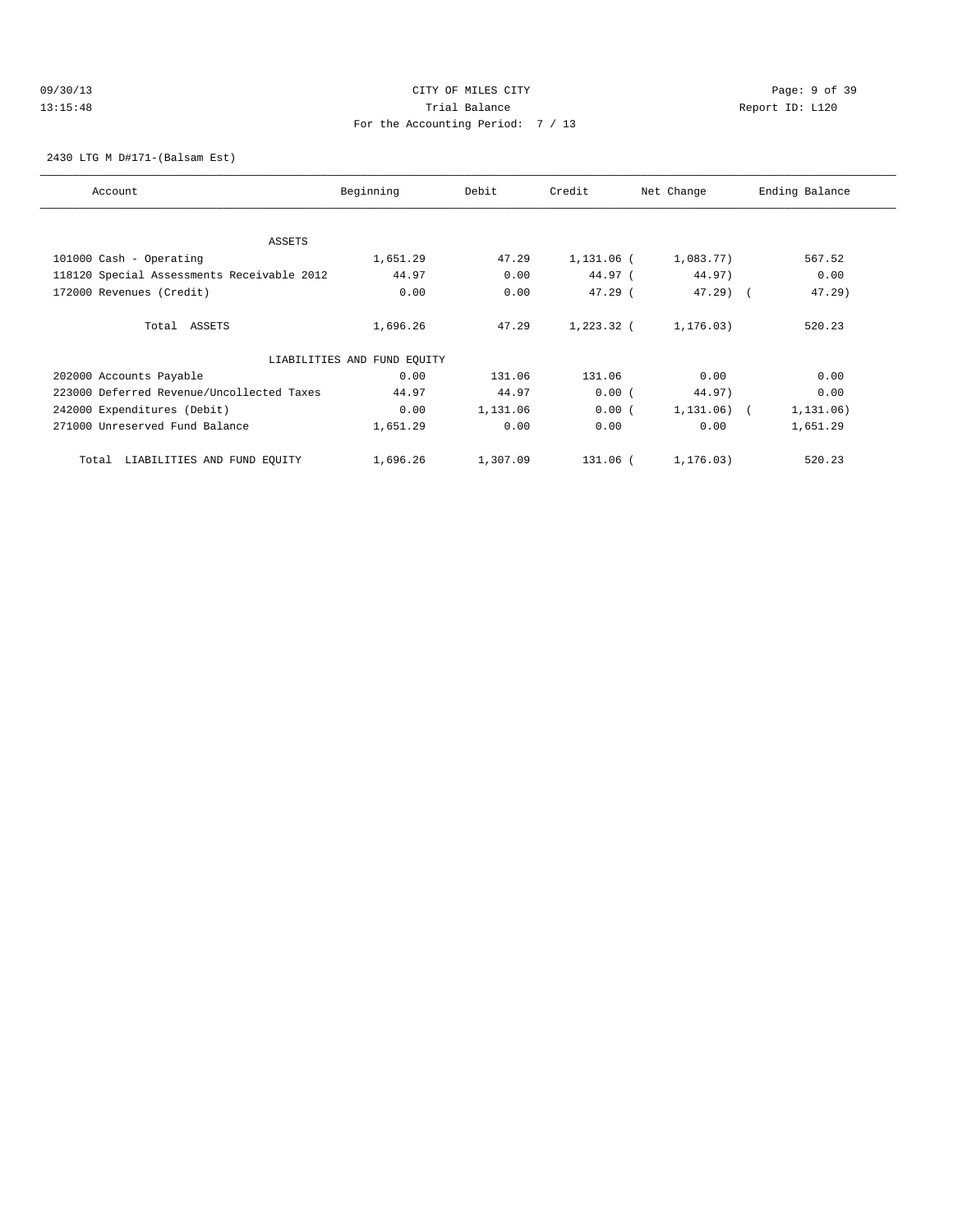### 09/30/13 Page: 10 of 39 13:15:48 Trial Balance Report ID: L120 For the Accounting Period: 7 / 13

2440 LTG M D#172-(Main Str)

| Account                                    | Beginning                   | Debit      | Credit     | Net Change   | Ending Balance |
|--------------------------------------------|-----------------------------|------------|------------|--------------|----------------|
|                                            |                             |            |            |              |                |
| ASSETS                                     |                             |            |            |              |                |
| 101000 Cash - Operating                    | 15,147.08                   | 178.79     | 2,133.16 ( | 1,954.37)    | 13, 192. 71    |
| 118090 Special Assessment Receivable 2009  | 0.01                        | 0.00       | 0.00       | 0.00         | 0.01           |
| 118100 Special Assessments Receivable 2010 | 255.20                      | 0.00       | $47.87$ (  | 47.87)       | 207.33         |
| 118110 Special Assessments Receivable 2011 | 409.04                      | 0.00       | 0.00       | 0.00         | 409.04         |
| 118120 Special Assessments Receivable 2012 | 257.67                      | 0.00       | $111.14$ ( | 111.14)      | 146.53         |
| 172000 Revenues (Credit)                   | 0.00                        | 0.00       | 178.79 (   | 178.79) (    | 178.79)        |
| Total ASSETS                               | 16,069.00                   | 178.79     | 2,470.96 ( | 2,292.17)    | 13,776.83      |
|                                            | LIABILITIES AND FUND EQUITY |            |            |              |                |
| 202000 Accounts Payable                    | 0.00                        | 1,133.16   | 1,133.16   | 0.00         | 0.00           |
| 223000 Deferred Revenue/Uncollected Taxes  | 921.92                      | 159.01     | 0.00(      | 159.01)      | 762.91         |
| 242000 Expenditures (Debit)                | 0.00                        | 2, 133, 16 | 0.00(      | $2,133.16$ ( | 2, 133, 16)    |
| 271000 Unreserved Fund Balance             | 15, 147.08                  | 0.00       | 0.00       | 0.00         | 15, 147.08     |
| Total LIABILITIES AND FUND EQUITY          | 16,069.00                   | 3,425.33   | 1,133.16 ( | 2.292.17     | 13,776.83      |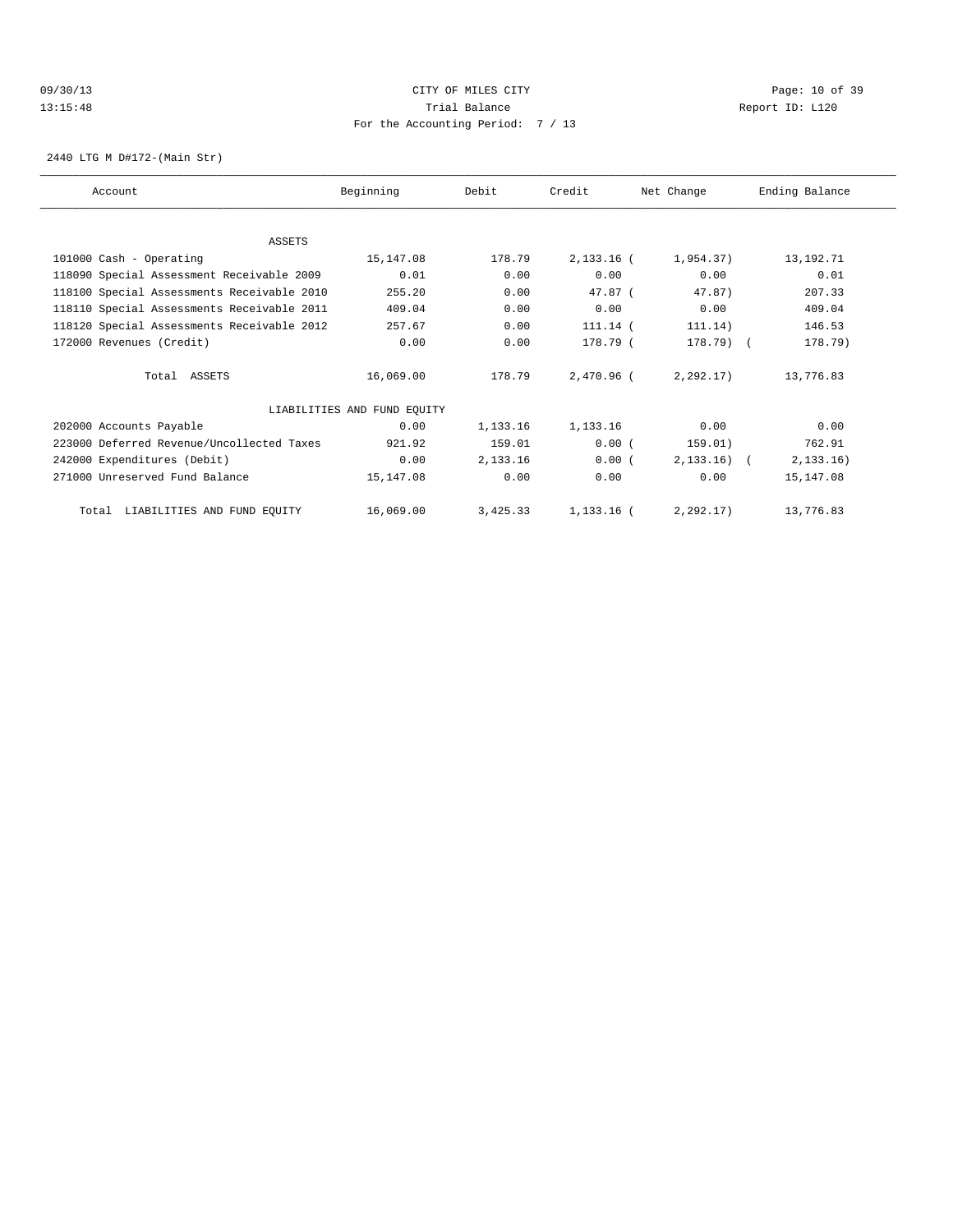### 09/30/13 Page: 11 of 39 13:15:48 Trial Balance Report ID: L120 For the Accounting Period: 7 / 13

2450 LTG M D#195-(SG-Trico)

| Account                                     | Beginning                   | Debit    | Credit     | Net Change     | Ending Balance |
|---------------------------------------------|-----------------------------|----------|------------|----------------|----------------|
|                                             |                             |          |            |                |                |
| ASSETS                                      |                             |          |            |                |                |
| 101000 Cash - Operating                     | 1,866.28                    | 44.31    | 1,401.84 ( | 1,357.53)      | 508.75         |
| 118090 Special Assessment Receivable 2009 ( | 0.02)                       | 0.00     | 0.00       | 0.00           | 0.02)          |
| 118110 Special Assessments Receivable 2011  | 96.24                       | 0.00     | 0.00       | 0.00           | 96.24          |
| 118120 Special Assessments Receivable 2012  | 318.01                      | 0.00     | $42.09$ (  | $42.09$ )      | 275.92         |
| 172000 Revenues (Credit)                    | 0.00                        | 0.00     | 44.31 (    | $44.31)$ (     | 44.31)         |
| Total ASSETS                                | 2,280.51                    | 44.31    | 1,488.24 ( | 1,443.93)      | 836.58         |
|                                             | LIABILITIES AND FUND EQUITY |          |            |                |                |
| 202000 Accounts Payable                     | 0.00                        | 401.84   | 401.84     | 0.00           | 0.00           |
| 223000 Deferred Revenue/Uncollected Taxes   | 414.23                      | 42.09    | 0.00(      | $42.09$ )      | 372.14         |
| 242000 Expenditures (Debit)                 | 0.00                        | 1,401.84 | 0.00(      | $1,401.84$ ) ( | 1,401.84)      |
| 271000 Unreserved Fund Balance              | 1,866.28                    | 0.00     | 0.00       | 0.00           | 1,866.28       |
| Total LIABILITIES AND FUND EQUITY           | 2,280.51                    | 1,845.77 | 401.84 (   | 1,443.93)      | 836.58         |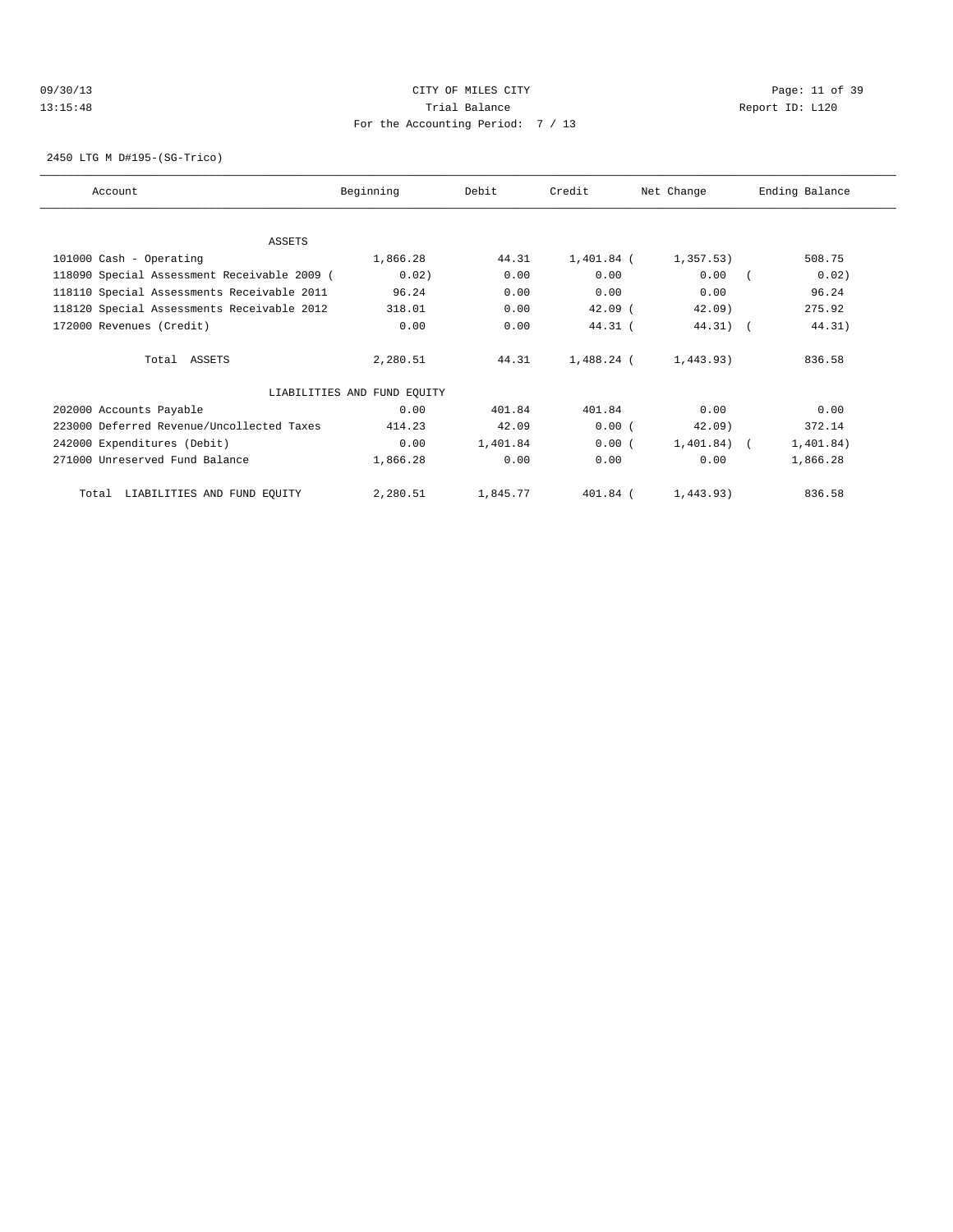### 09/30/13 Page: 12 of 39 13:15:48 Trial Balance Report ID: L120 For the Accounting Period: 7 / 13

2470 LTG M D#202-(SG-MDU&NV)

| Account                                    | Beginning                   | Debit    | Credit       | Net Change | Ending Balance |
|--------------------------------------------|-----------------------------|----------|--------------|------------|----------------|
|                                            |                             |          |              |            |                |
| ASSETS                                     |                             |          |              |            |                |
| 101000 Cash - Operating                    | 2,826.77                    | 60.29    | $1,585.35$ ( | 1,525.06)  | 1,301.71       |
| 118110 Special Assessments Receivable 2011 | 88.89                       | 0.00     | 0.00         | 0.00       | 88.89          |
| 118120 Special Assessments Receivable 2012 | 197.40                      | 0.00     | $57.22$ (    | 57.22      | 140.18         |
| 172000 Revenues (Credit)                   | 0.00                        | 0.00     | $60.29$ (    | $60.29$ (  | $60.29$ )      |
| Total ASSETS                               | 3,113.06                    | 60.29    | 1,702.86 (   | 1,642.57)  | 1,470.49       |
|                                            | LIABILITIES AND FUND EQUITY |          |              |            |                |
| 202000 Accounts Payable                    | 0.00                        | 585.35   | 585.35       | 0.00       | 0.00           |
| 223000 Deferred Revenue/Uncollected Taxes  | 286.29                      | 57.22    | 0.00(        | 57.22)     | 229.07         |
| 242000 Expenditures (Debit)                | 0.00                        | 1,585.35 | 0.00(        | 1,585.35)  | 1, 585.35)     |
| 271000 Unreserved Fund Balance             | 2,826.77                    | 0.00     | 0.00         | 0.00       | 2,826.77       |
| LIABILITIES AND FUND EQUITY<br>Total       | 3,113.06                    | 2,227.92 | 585.35 (     | 1,642.57)  | 1,470.49       |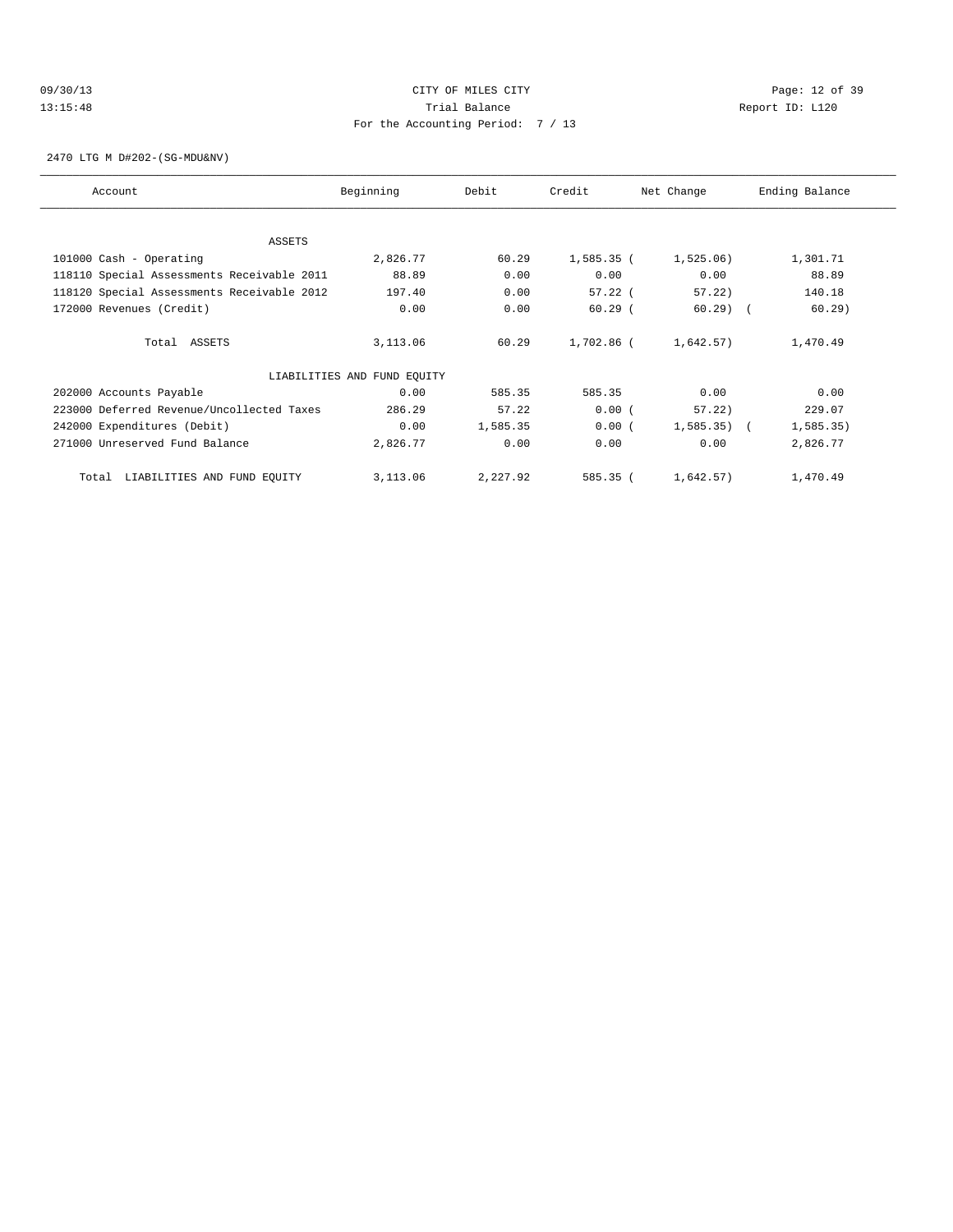# 09/30/13 Page: 13 of 39 13:15:48 Trial Balance Report ID: L120 For the Accounting Period: 7 / 13

2480 LTG M M#173-(Milestown Estates)

| Account                                    | Beginning                   | Debit  | Credit    | Net Change | Ending Balance |
|--------------------------------------------|-----------------------------|--------|-----------|------------|----------------|
| ASSETS                                     |                             |        |           |            |                |
| 101000 Cash - Operating                    | 1,080.78                    | 18.97  | $57.60$ ( | 38.63)     | 1,042.15       |
|                                            |                             |        |           |            |                |
| 118120 Special Assessments Receivable 2012 | 144.86                      | 0.00   | $17.98$ ( | 17.98)     | 126.88         |
| 172000 Revenues (Credit)                   | 0.00                        | 0.00   | 18.97(    | $18.97)$ ( | 18.97)         |
| Total ASSETS                               | 1,225.64                    | 18.97  | $94.55$ ( | 75.58)     | 1,150.06       |
|                                            | LIABILITIES AND FUND EQUITY |        |           |            |                |
| 202000 Accounts Payable                    | 0.00                        | 57.60  | 57.60     | 0.00       | 0.00           |
| 223000 Deferred Revenue/Uncollected Taxes  | 144.86                      | 17.98  | 0.00(     | 17.98)     | 126.88         |
| 242000 Expenditures (Debit)                | 0.00                        | 57.60  | 0.00(     | $57.60$ (  | 57.60)         |
| 271000 Unreserved Fund Balance             | 1,080.78                    | 0.00   | 0.00      | 0.00       | 1,080.78       |
| LIABILITIES AND FUND EQUITY<br>Total       | 1,225.64                    | 133.18 | $57.60$ ( | 75.58)     | 1,150.06       |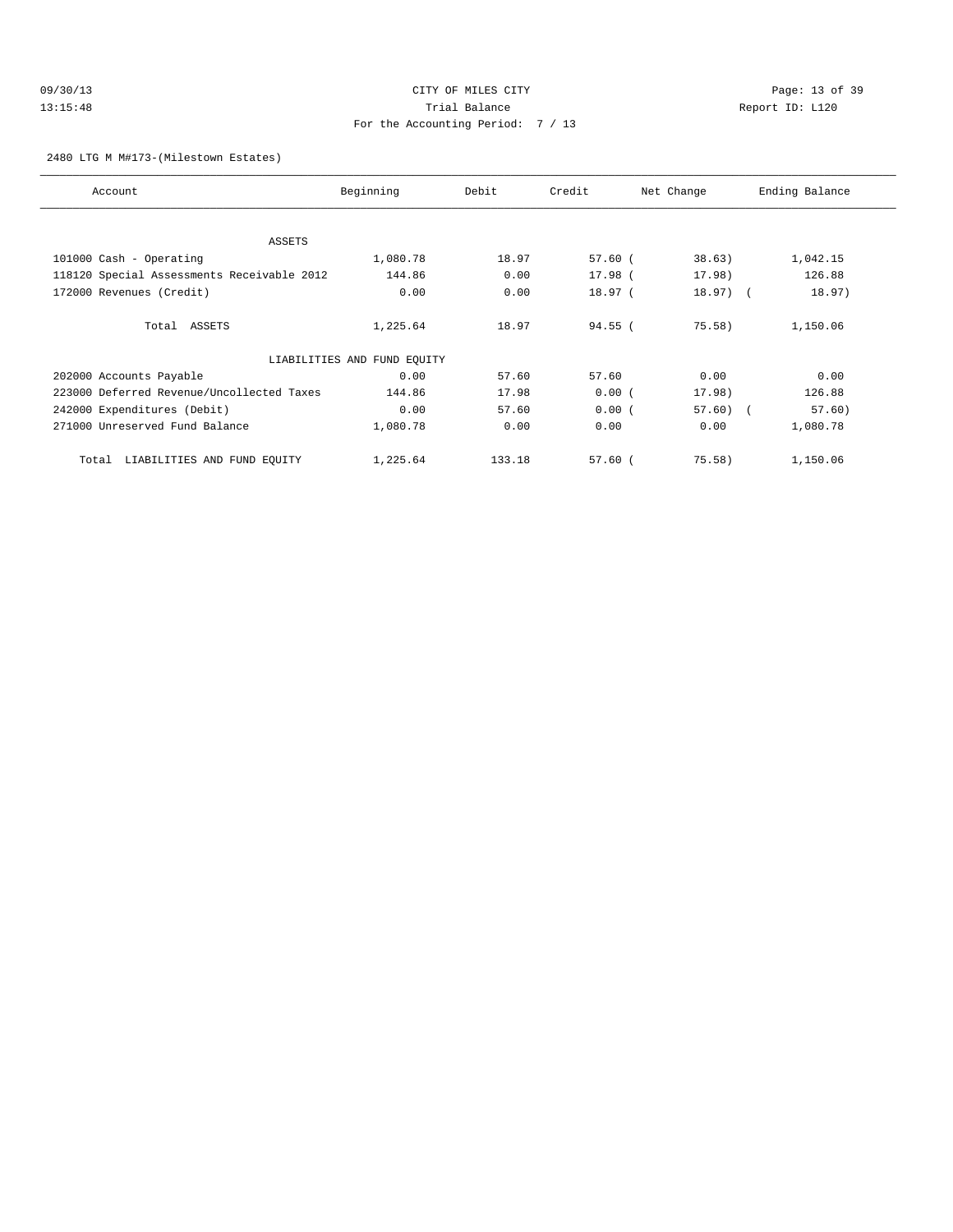### 09/30/13 Page: 14 of 39 13:15:48 Trial Balance Report ID: L120 For the Accounting Period: 7 / 13

2510 STR MAINT DIST #204

| Account                                    | Beginning                   | Debit       | Credit        | Net Change            | Ending Balance |
|--------------------------------------------|-----------------------------|-------------|---------------|-----------------------|----------------|
|                                            |                             |             |               |                       |                |
| <b>ASSETS</b>                              |                             |             |               |                       |                |
| 101000 Cash - Operating                    | 577.677.36                  | 8,552.35    | $39.463.35$ ( | 30.911.00)            | 546,766.36     |
| 118080 Special Assessments Receivable 2008 | 17.02                       | 0.00        | 0.00          | 0.00                  | 17.02          |
| 118090 Special Assessment Receivable 2009  | 246.47                      | 0.00        | 0.00          | 0.00                  | 246.47         |
| 118100 Special Assessments Receivable 2010 | 2,340.43                    | 0.00        | $562.25$ (    | 562.25)               | 1,778.18       |
| 118110 Special Assessments Receivable 2011 | 8,990.37                    | 0.00        | $311.69$ (    | 311.69)               | 8,678.68       |
| 118120 Special Assessments Receivable 2012 | 30, 343.84                  | 0.00        | 7,055.22 (    | 7,055.22)             | 23, 288.62     |
| 172000 Revenues (Credit)                   | 0.00                        | 0.00        | 8,530.91 (    | 8,530.91) (           | 8,530.91)      |
| Total ASSETS                               | 619,615.49                  | 8,552.35    | 55,923.42 (   | 47,371,07)            | 572, 244.42    |
|                                            | LIABILITIES AND FUND EOUITY |             |               |                       |                |
| 202000 Accounts Payable                    | 50,670.20                   | 12,181.54   | 12,181.54     | 0.00                  | 50,670.20      |
| 223000 Deferred Revenue/Uncollected Taxes  | 41,938.14                   | 7,929.16    | 0.00(         | 7,929.16)             | 34,008.98      |
| 242000 Expenditures (Debit)                | 0.00                        | 39, 463, 35 | $21.44$ (     | 39,441.91) (          | 39, 441.91)    |
| 271000 Unreserved Fund Balance             | 527,007.15                  | 0.00        | 0.00          | 0.00                  | 527,007.15     |
| Total LIABILITIES AND FUND EQUITY          | 619,615.49                  | 59,574.05   |               | 12,202.98 (47,371.07) | 572, 244.42    |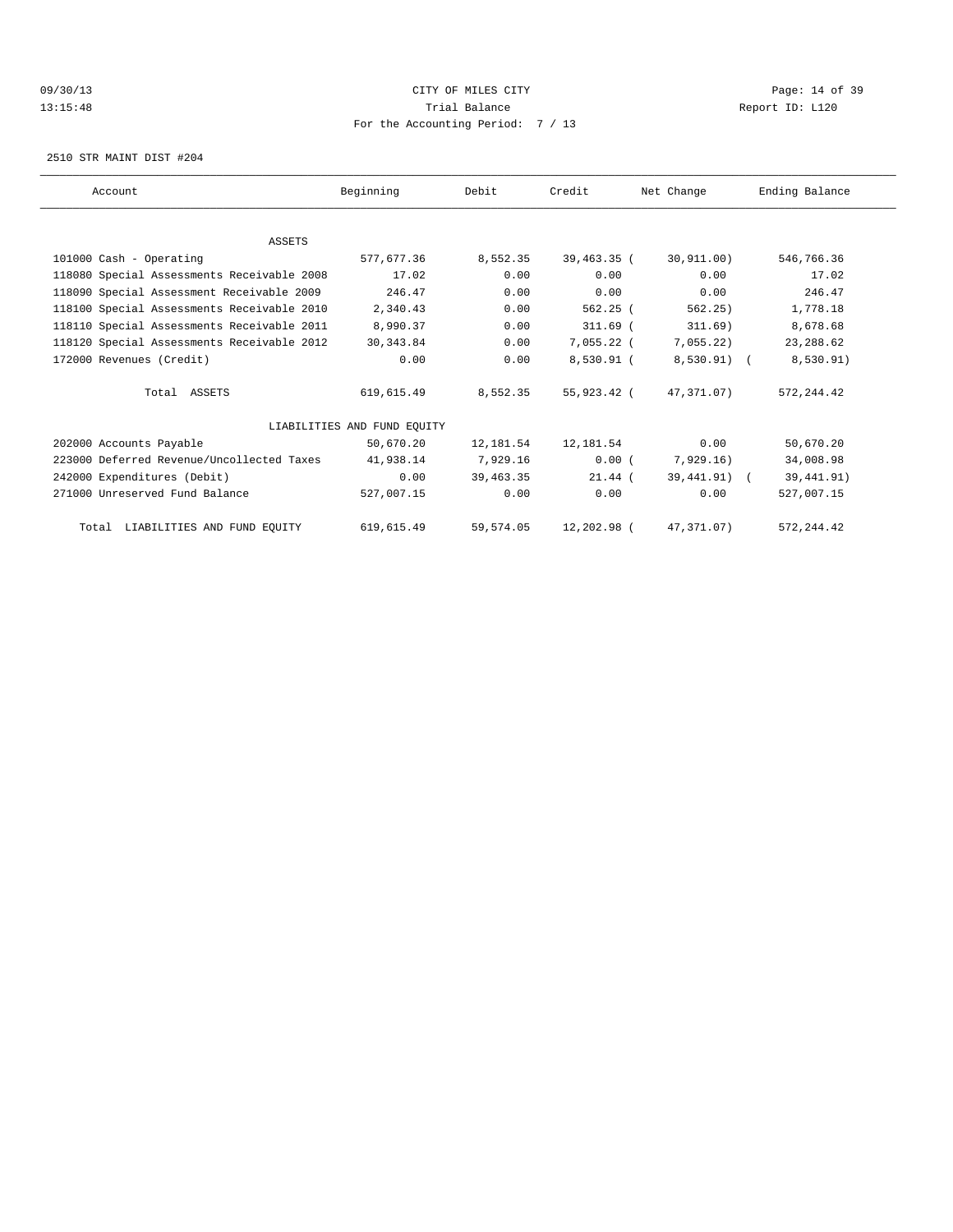### 09/30/13 Page: 15 of 39 13:15:48 Trial Balance Report ID: L120 For the Accounting Period: 7 / 13

2520 STR MAINT DIST #205

| Account                                    | Beginning                   | Debit     | Credit        | Net Change     | Ending Balance |  |
|--------------------------------------------|-----------------------------|-----------|---------------|----------------|----------------|--|
|                                            |                             |           |               |                |                |  |
| <b>ASSETS</b>                              |                             |           |               |                |                |  |
| 101000 Cash - Operating                    | 215, 224.73                 | 6, 266.01 | 10,173.82 (   | 3,907.81)      | 211, 316.92    |  |
| 116000 Protested Taxes Receivable - Reals  | 287.84                      | 0.00      | 0.00          | 0.00           | 287.84         |  |
| 118080 Special Assessments Receivable 2008 | 151.97                      | 0.00      | 0.00          | 0.00           | 151.97         |  |
| 118090 Special Assessment Receivable 2009  | 420.74                      | 0.00      | 0.00          | 0.00           | 420.74         |  |
| 118100 Special Assessments Receivable 2010 | 796.66                      | 0.00      | 0.00          | 0.00           | 796.66         |  |
| 118110 Special Assessments Receivable 2011 | 3,759.54                    | 0.00      | 139.30(       | 139.30)        | 3,620.24       |  |
| 118120 Special Assessments Receivable 2012 | 23,378.32                   | 0.00      | $5,806.93$ (  | 5,806.93)      | 17,571.39      |  |
| 172000 Revenues (Credit)                   | 0.00                        | 0.00      | $6, 266.01$ ( | $6, 266.01)$ ( | 6, 266.01)     |  |
| Total ASSETS                               | 244,019.80                  | 6.266.01  | 22,386.06 (   | 16,120.05)     | 227,899.75     |  |
|                                            | LIABILITIES AND FUND EOUITY |           |               |                |                |  |
| 202000 Accounts Payable                    | 0.00                        | 1,856.34  | 1,856.34      | 0.00           | 0.00           |  |
| 223000 Deferred Revenue/Uncollected Taxes  | 28,795.07                   | 5,946.23  | 0.00(         | 5,946.23)      | 22,848.84      |  |
| 242000 Expenditures (Debit)                | 0.00                        | 10,173.82 | 0.00(         | 10,173.82) (   | 10,173.82)     |  |
| 271000 Unreserved Fund Balance             | 215, 224.73                 | 0.00      | 0.00          | 0.00           | 215, 224.73    |  |
| Total LIABILITIES AND FUND EQUITY          | 244,019.80                  | 17,976.39 | $1,856.34$ (  | 16, 120.05)    | 227,899.75     |  |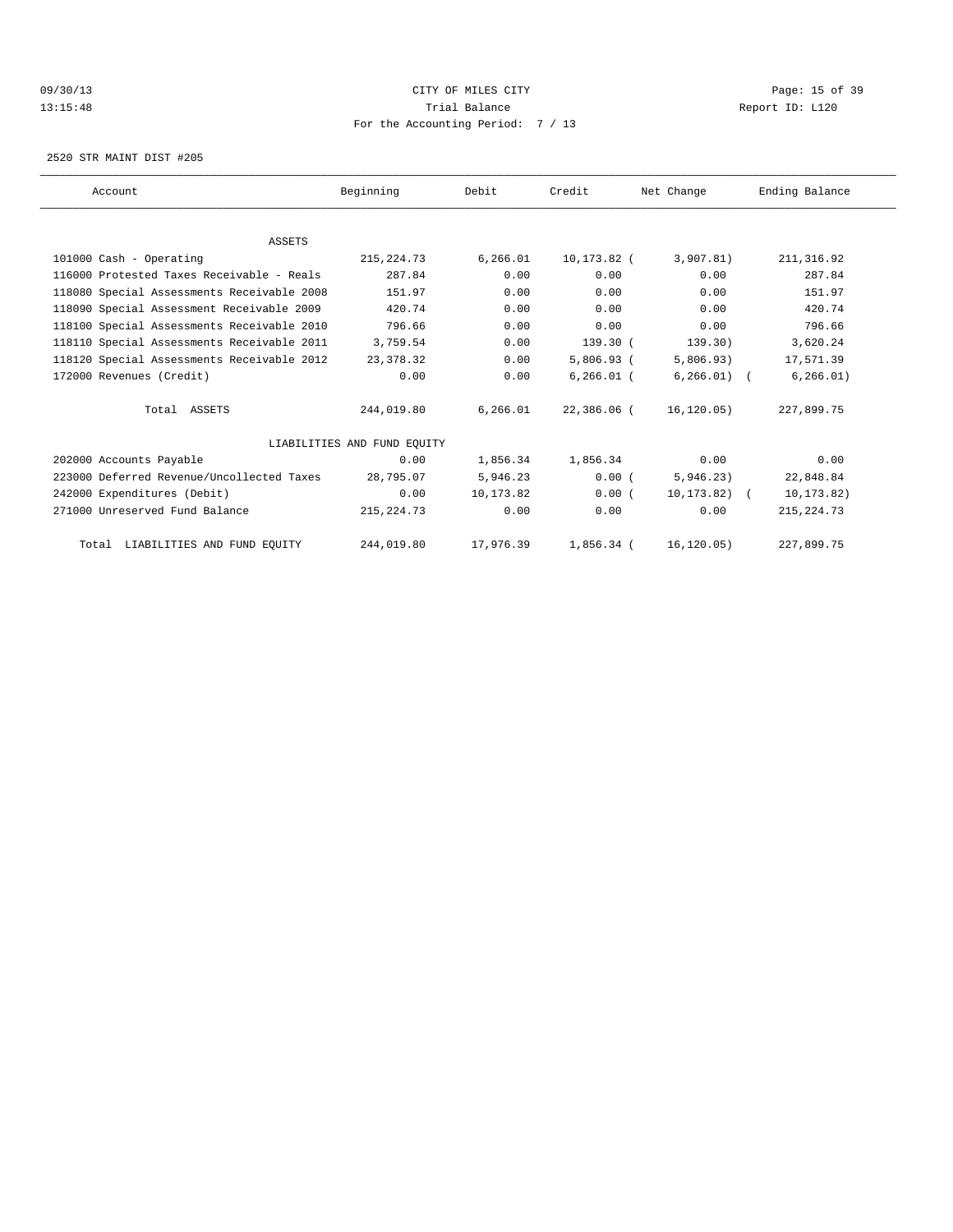| 09/30/13 | CITY OF MILES CITY                | Page: 16 of 39  |  |
|----------|-----------------------------------|-----------------|--|
| 13:15:48 | Trial Balance                     | Report ID: L120 |  |
|          | For the Accounting Period: 7 / 13 |                 |  |

2540 STR MAINT DIST#207-(MILESTOWN ESTATES)

| Account                                    | Beginning                   | Debit  | Credit     | Net Change  | Ending Balance |
|--------------------------------------------|-----------------------------|--------|------------|-------------|----------------|
|                                            |                             |        |            |             |                |
| ASSETS                                     |                             |        |            |             |                |
| 101000 Cash - Operating                    | 2,272.71                    | 52.64  | $369.95$ ( | 317.31)     | 1,955.40       |
| 118120 Special Assessments Receivable 2012 | 402.66                      | 0.00   | $50.00$ (  | 50.00)      | 352.66         |
| 172000 Revenues (Credit)                   | 0.00                        | 0.00   | $52.64$ (  | $52.64)$ (  | 52.64)         |
|                                            |                             |        |            |             |                |
| Total ASSETS                               | 2,675.37                    | 52.64  | $472.59$ ( | 419.95)     | 2,255.42       |
|                                            | LIABILITIES AND FUND EQUITY |        |            |             |                |
| 223000 Deferred Revenue/Uncollected Taxes  | 402.66                      | 50.00  | 0.00(      | 50.00)      | 352.66         |
| 242000 Expenditures (Debit)                | 0.00                        | 369.95 | 0.00(      | $369.95)$ ( | 369.95)        |
| 271000 Unreserved Fund Balance             | 2,272.71                    | 0.00   | 0.00       | 0.00        | 2,272.71       |
| Total LIABILITIES AND FUND EQUITY          | 2,675.37                    | 419.95 | 0.00(      | 419.95)     | 2,255.42       |
|                                            |                             |        |            |             |                |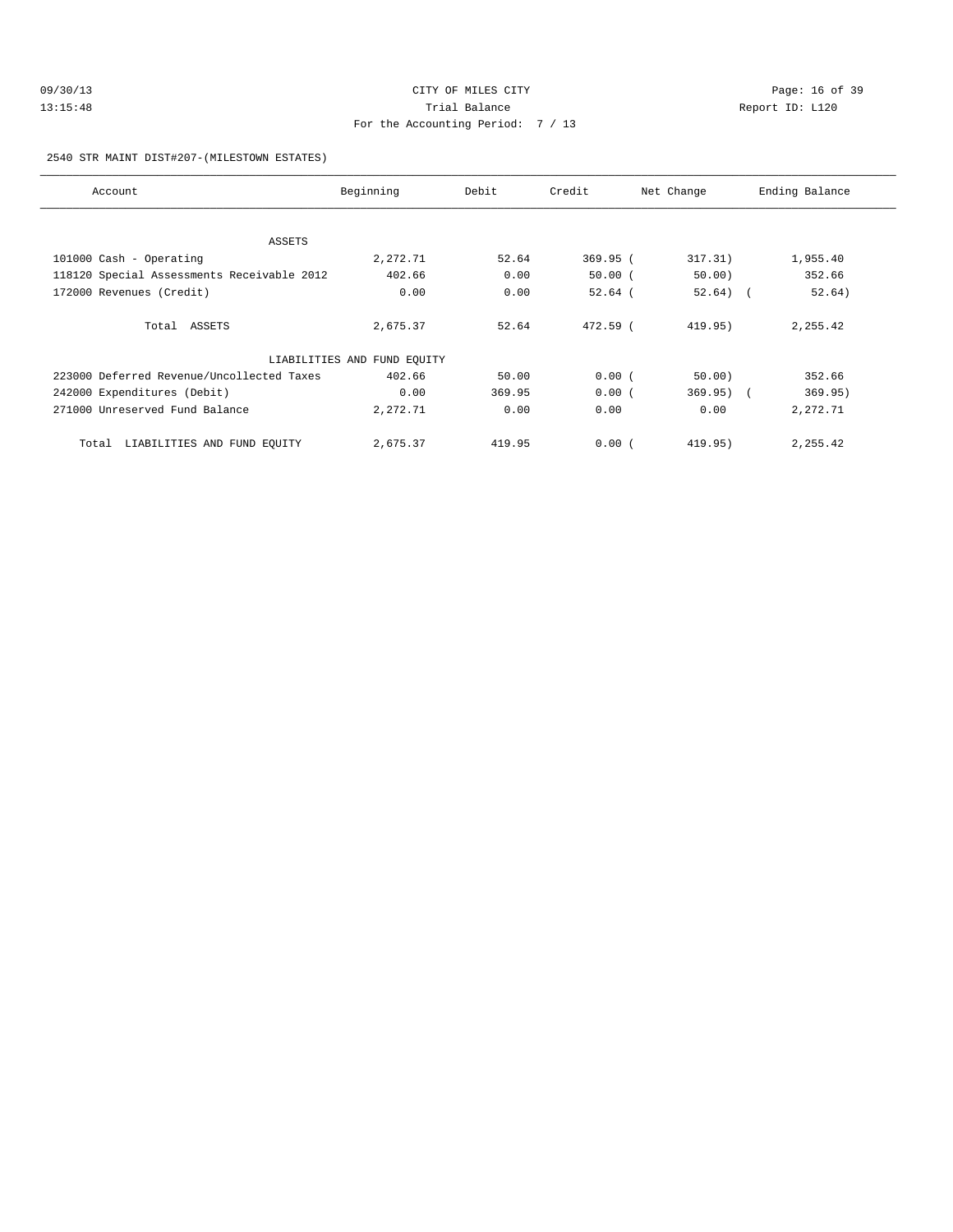| 09/30/13 | CITY OF MILES CITY                | Page: 17 of 39  |
|----------|-----------------------------------|-----------------|
| 13:15:48 | Trial Balance                     | Report ID: L120 |
|          | For the Accounting Period: 7 / 13 |                 |

### 2701 Fire Grants

| Account                              | Beginning                   | Debit | Credit | Net Change | Ending Balance |  |
|--------------------------------------|-----------------------------|-------|--------|------------|----------------|--|
| ASSETS                               |                             |       |        |            |                |  |
| 101000 Cash - Operating              | 100.15                      | 0.00  | 0.00   | 0.00       | 100.15         |  |
| Total ASSETS                         | 100.15                      | 0.00  | 0.00   | 0.00       | 100.15         |  |
|                                      | LIABILITIES AND FUND EQUITY |       |        |            |                |  |
| 271000 Unreserved Fund Balance       | 100.15                      | 0.00  | 0.00   | 0.00       | 100.15         |  |
| LIABILITIES AND FUND EOUITY<br>Total | 100.15                      | 0.00  | 0.00   | 0.00       | 100.15         |  |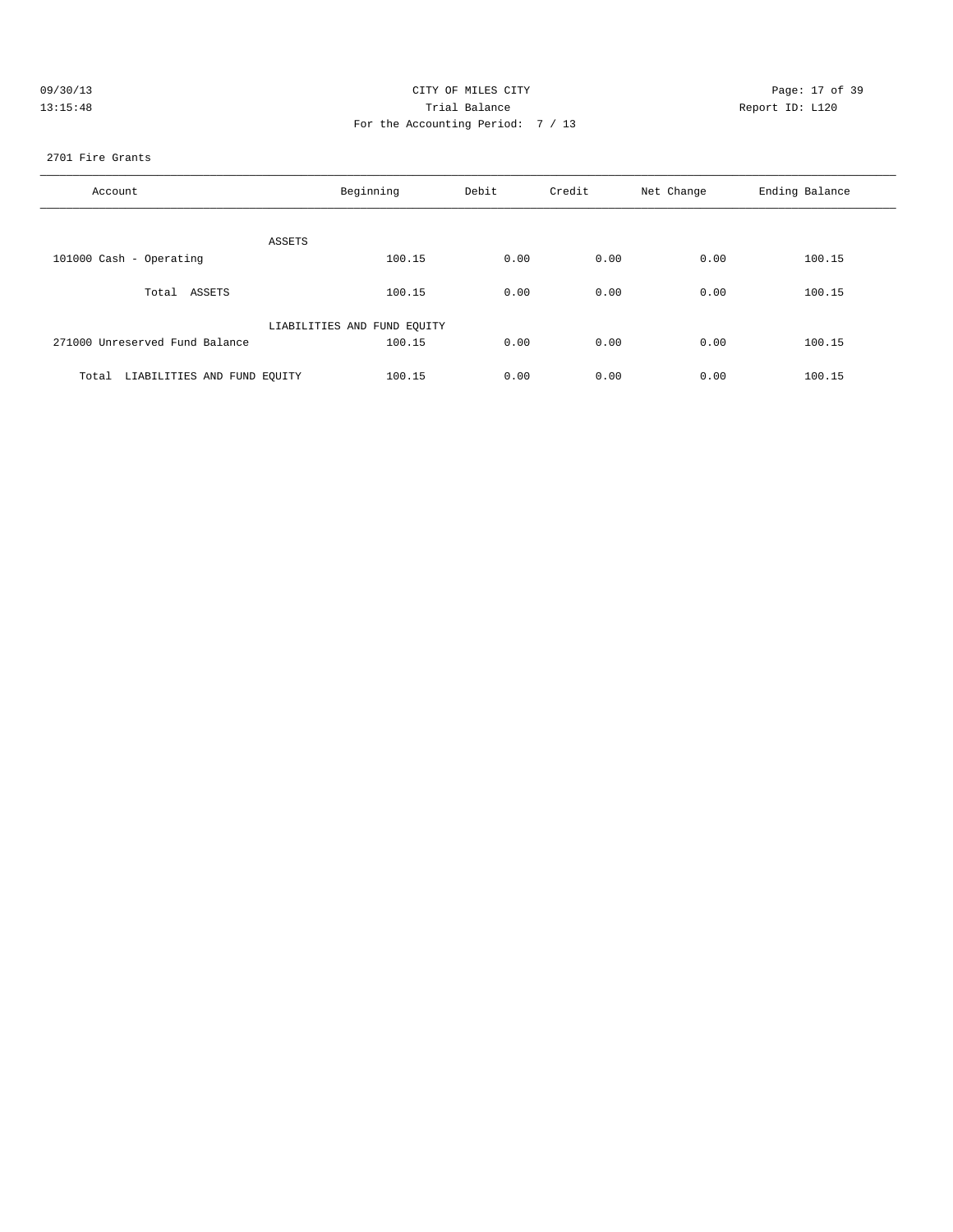|  |  |  | 09/30/13 |  |
|--|--|--|----------|--|
|  |  |  | 13:15:48 |  |

# CITY OF MILES CITY CONTROL CONTROL CONTROL CONTROL CONTROL PAGE: 18 of 39 13:15:48 Trial Balance Report ID: L120 For the Accounting Period: 7 / 13

### 2820 GAS TAX

| Account                              | Beginning                   | Debit     | Credit      | Net Change               | Ending Balance |
|--------------------------------------|-----------------------------|-----------|-------------|--------------------------|----------------|
|                                      |                             |           |             |                          |                |
|                                      | ASSETS                      |           |             |                          |                |
| 101000 Cash - Operating              | 0.00                        | 15,182.37 | 480.39      | 14,701.98                | 14,701.98      |
| 172000 Revenues (Credit)             | 0.00                        | 0.00      | 15,182.37 ( | 15,182.37) (             | 15, 182. 37)   |
| Total ASSETS                         | 0.00                        | 15,182.37 | 15,662.76 ( | $480.39$ $($             | 480.39)        |
|                                      | LIABILITIES AND FUND EQUITY |           |             |                          |                |
| 242000 Expenditures (Debit)          | 0.00                        | 480.39    | 0.00(       | $480.39$ )<br>$\sqrt{2}$ | 480.39)        |
| LIABILITIES AND FUND EQUITY<br>Total | 0.00                        | 480.39    | 0.00(       | 480.39)                  | 480.39)        |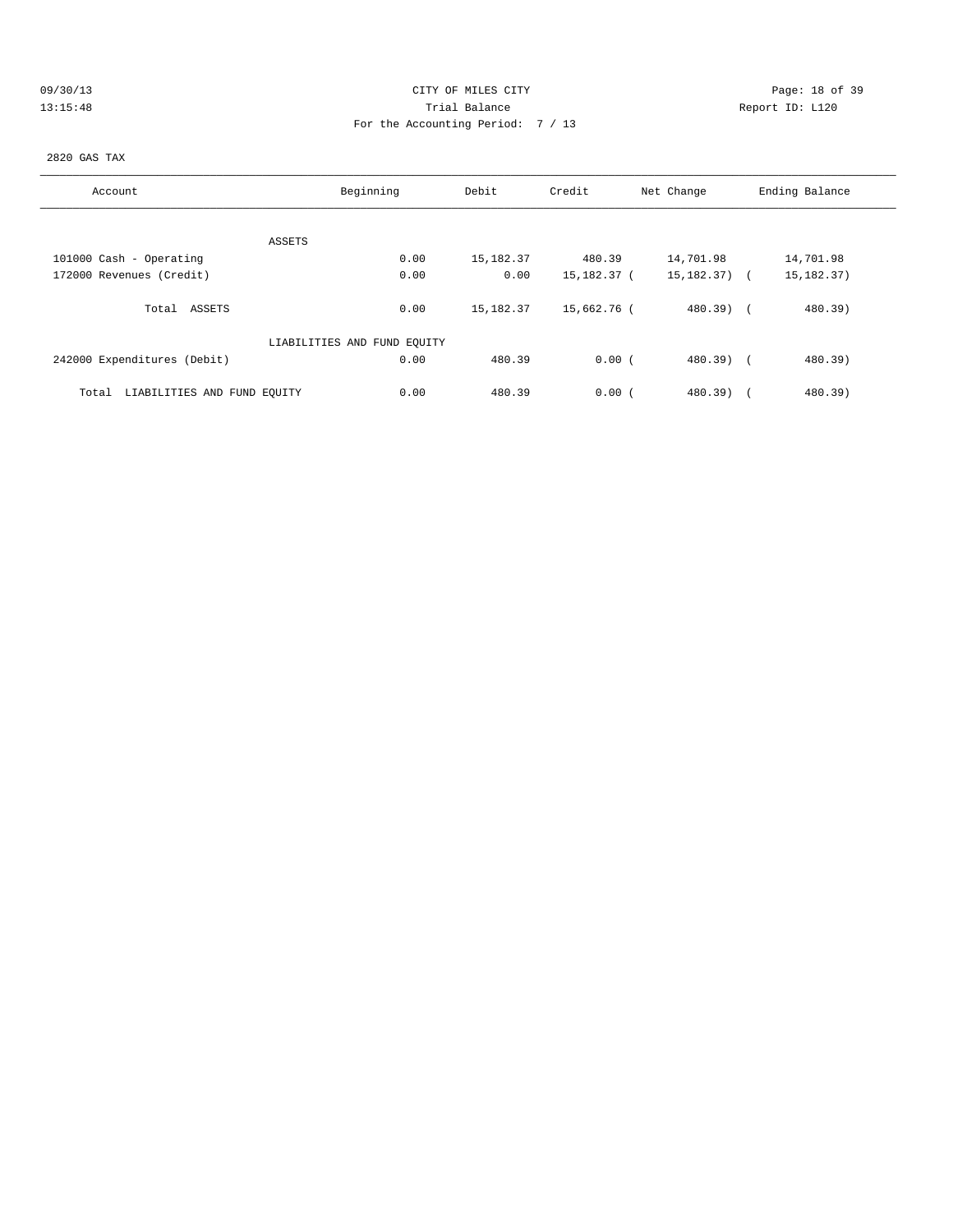# 09/30/13 Page: 19 of 39 13:15:48 Trial Balance Report ID: L120 For the Accounting Period: 7 / 13

#### 2850 911 EMERGENCY

| Account                                 | Beginning                   | Debit     | Credit      | Net Change     | Ending Balance |
|-----------------------------------------|-----------------------------|-----------|-------------|----------------|----------------|
|                                         |                             |           |             |                |                |
| ASSETS                                  |                             |           |             |                |                |
| 101000 Cash - Operating                 | 22, 173.95                  | 50,972.87 | 11,869.94   | 39,102.93      | 61,276.88      |
| 132000 Due From Government (Short Term) | 50,969.52                   | 0.00      | 0.00        | 0.00           | 50,969.52      |
| 172000 Revenues (Credit)                | 0.00                        | 0.00      | 50,972.87 ( | 50,972.87) (   | 50,972.87)     |
| Total ASSETS                            | 73,143.47                   | 50,972.87 | 62,842.81 ( | 11,869.94)     | 61,273.53      |
|                                         | LIABILITIES AND FUND EQUITY |           |             |                |                |
| 202000 Accounts Payable                 | 0.00                        | 11,869.94 | 11,869.94   | 0.00           | 0.00           |
| 242000 Expenditures (Debit)             | 0.00                        | 11,869.94 | 0.00(       | $11,869.94)$ ( | 11,869.94)     |
| 271000 Unreserved Fund Balance          | 73,143.47                   | 0.00      | 0.00        | 0.00           | 73, 143. 47    |
| Total LIABILITIES AND FUND EQUITY       | 73,143.47                   | 23,739.88 | 11,869.94 ( | 11,869.94)     | 61,273.53      |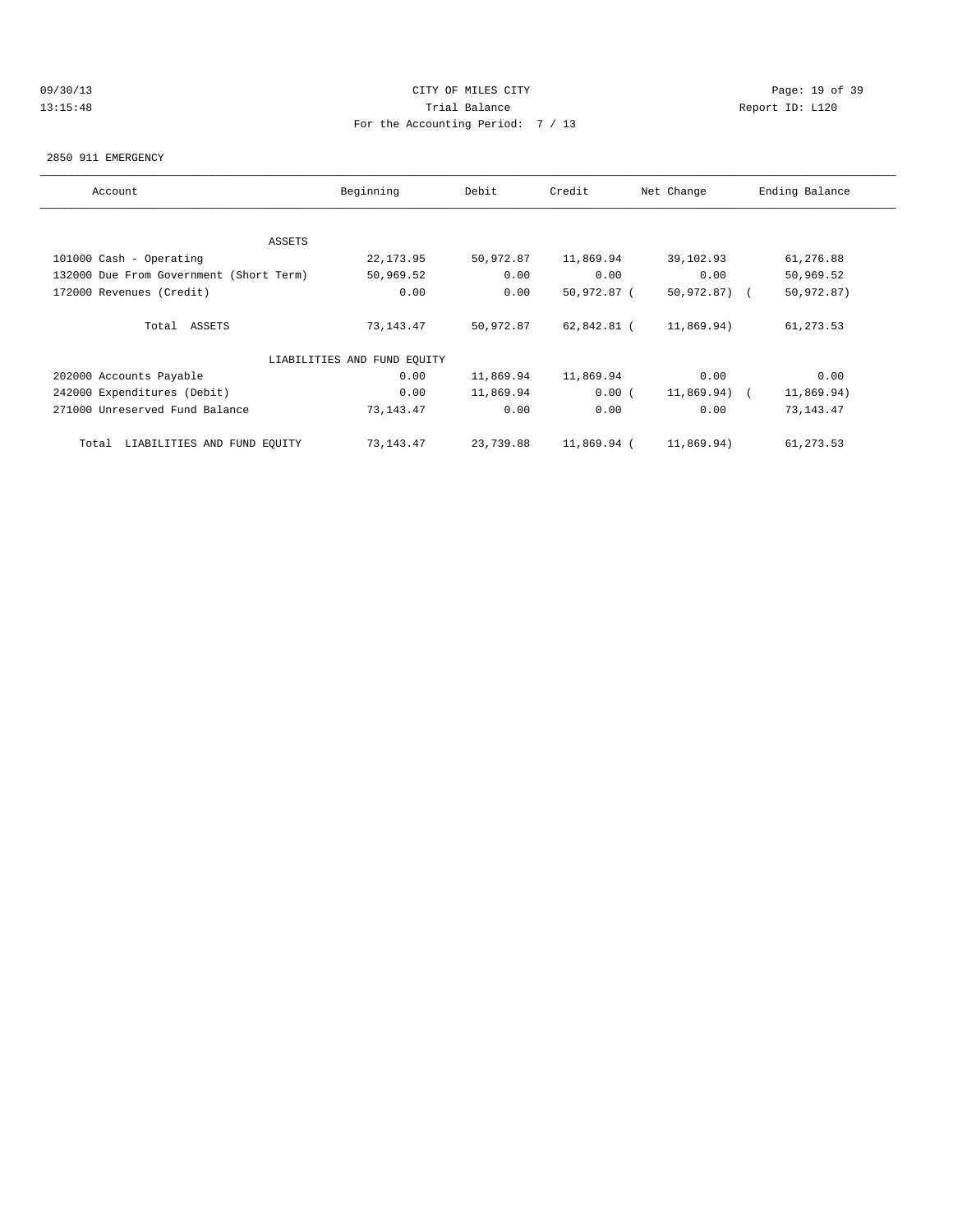# 09/30/13 Page: 20 of 39 13:15:48 Trial Balance Report ID: L120 For the Accounting Period: 7 / 13

#### 2880 LIBRARY GRANTS

| Ending Balance |
|----------------|
|                |
|                |
| 727.71         |
| 710.58         |
| 2,281.00       |
| 1,203.71       |
|                |
| 4,923.00       |
|                |
| 0.00           |
| 201.00)        |
| 5,124.00       |
|                |
| 4,923.00       |
|                |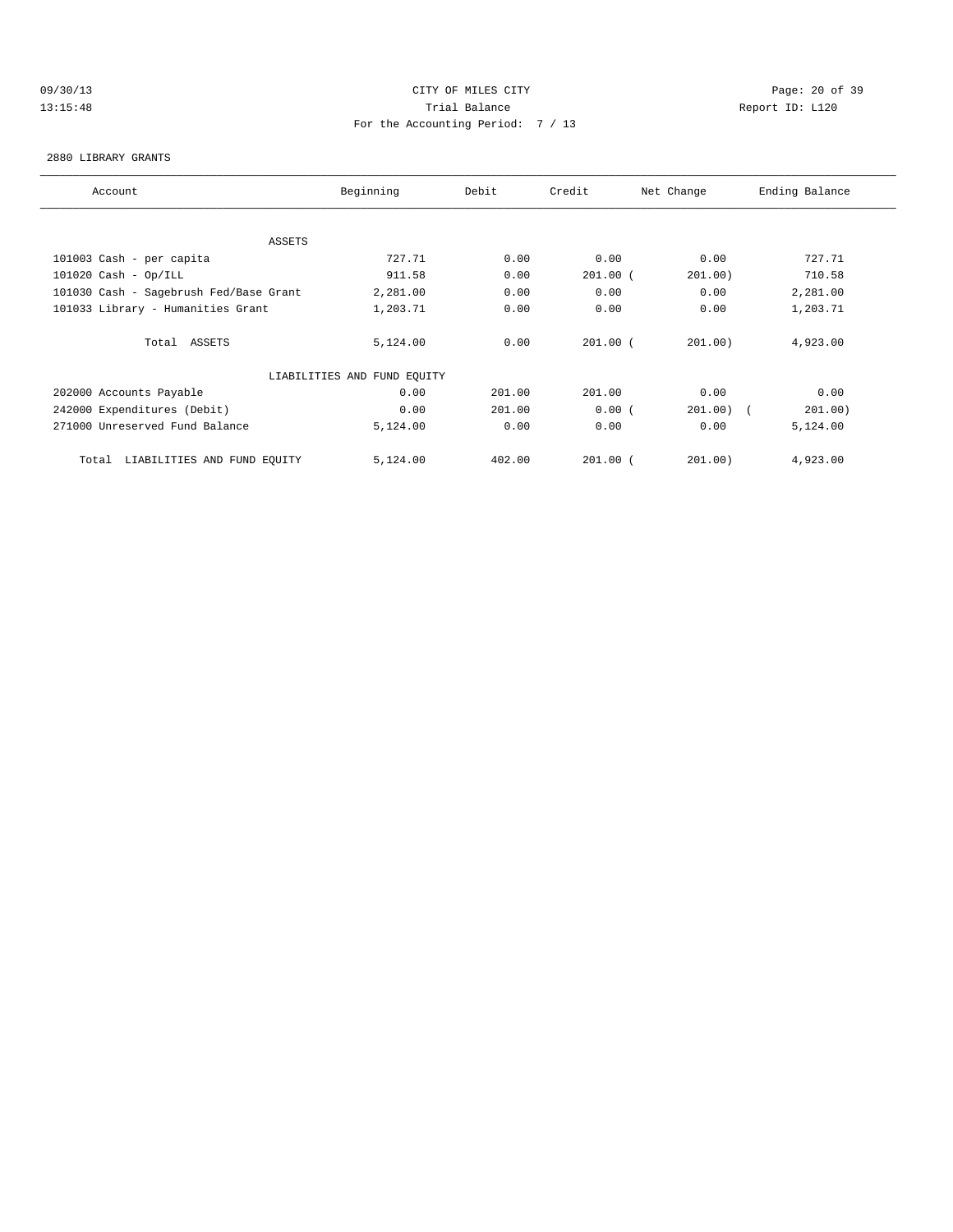| 09/30/13 |  |
|----------|--|
| 13:15:48 |  |

# CITY OF MILES CITY CONTROL CONTROL CONTROL CONTROL CONTROL PAGE: 21 of 39 13:15:48 Trial Balance and Communications of the Report ID: L120 For the Accounting Period: 7 / 13

#### 2935 Historic Preservation

| Account                              | Beginning                   | Debit    | Credit     | Net Change              | Ending Balance |
|--------------------------------------|-----------------------------|----------|------------|-------------------------|----------------|
|                                      |                             |          |            |                         |                |
|                                      | ASSETS                      |          |            |                         |                |
| 101000 Cash - Operating              | 1,945.24                    | 0.00     | 1,352.44 ( | 1,352.44)               | 592.80         |
|                                      |                             |          |            |                         |                |
| Total ASSETS                         | 1,945.24                    | 0.00     | 1,352.44 ( | 1,352.44)               | 592.80         |
|                                      | LIABILITIES AND FUND EQUITY |          |            |                         |                |
|                                      |                             |          |            |                         |                |
| 202000 Accounts Payable              | 0.00                        | 407.76   | 407.76     | 0.00                    | 0.00           |
| 242000 Expenditures (Debit)          | 0.00                        | 1,352.44 | 0.00(      | 1,352.44)<br>$\sqrt{2}$ | 1,352.44)      |
| 271000 Unreserved Fund Balance       | 1,945.24                    | 0.00     | 0.00       | 0.00                    | 1,945.24       |
|                                      |                             |          |            |                         |                |
| LIABILITIES AND FUND EQUITY<br>Total | 1,945.24                    | 1,760.20 | 407.76 (   | 1,352.44)               | 592.80         |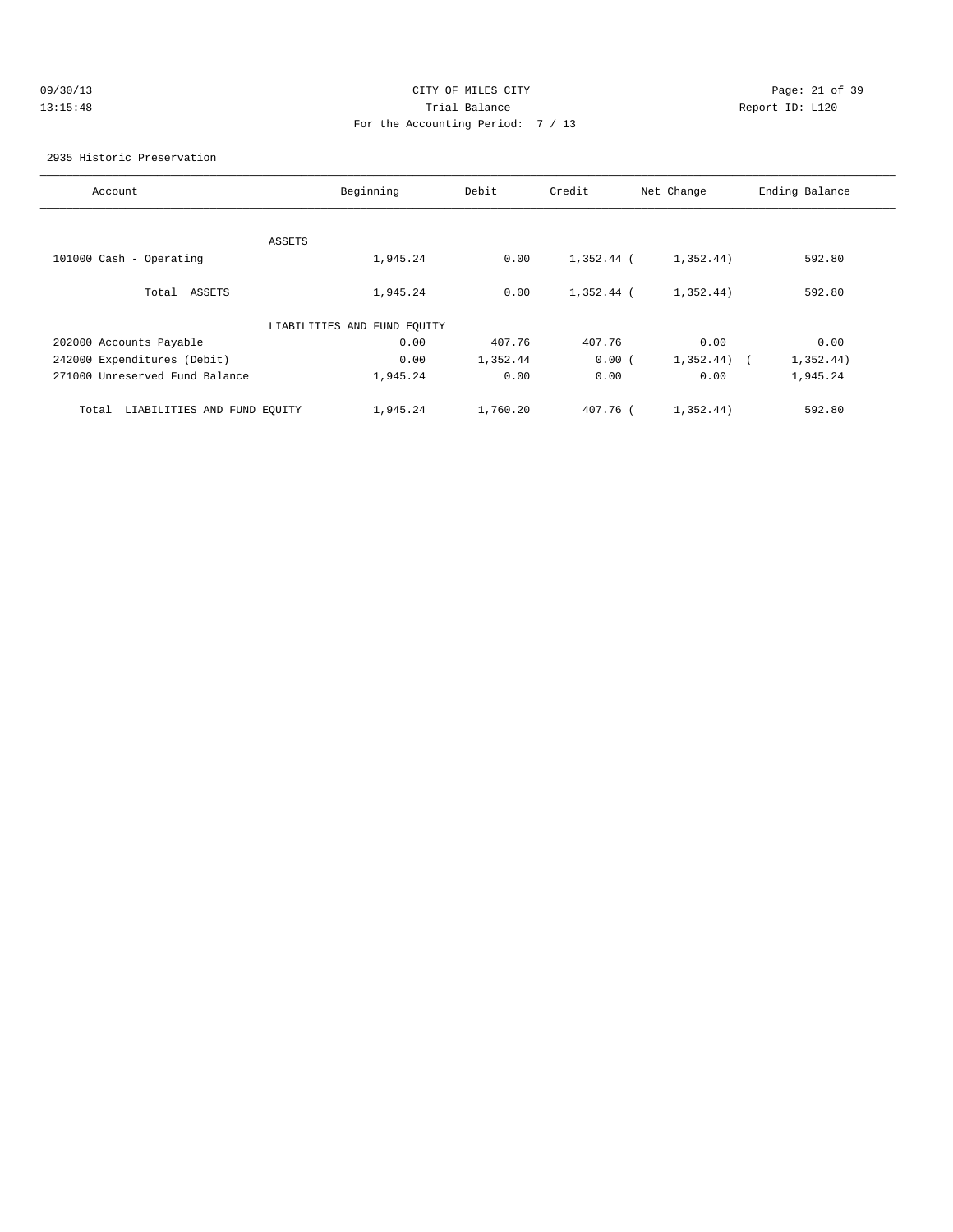| 09/30/13 | CITY OF MILES CITY                | Page: $22o$     |
|----------|-----------------------------------|-----------------|
| 13:15:48 | Trial Balance                     | Report ID: L120 |
|          | For the Accounting Period: 7 / 13 |                 |

Page: 22 of 39

### 2985 RETIRED SENIOR VOLUNTEER PROG (RSVP)

| Account                                | Beginning                   | Debit     | Credit       | Net Change     | Ending Balance |
|----------------------------------------|-----------------------------|-----------|--------------|----------------|----------------|
|                                        |                             |           |              |                |                |
| <b>ASSETS</b>                          |                             |           |              |                |                |
| 101000 Cash - Operating                | 5,181.53)                   | 6, 233.10 | 5,157.46     | 1,075.64       | $4, 105.89$ )  |
| 101004 RSVP Non-Federal Cash Operating | 7,958.04                    | 0.00      | $355.80$ (   | 355.80)        | 7,602.24       |
| 103100 Petty Cash-                     | 200.00                      | 0.00      | 0.00         | 0.00           | 200.00         |
| 172000 Revenues (Credit)               | 0.00                        | 0.00      | $6,233.10$ ( | $6, 233, 10$ ( | 6, 233.10)     |
| Total ASSETS                           | 2,976.51                    | 6, 233.10 | 11,746.36 (  | $5,513.26$ (   | 2,536.75)      |
|                                        | LIABILITIES AND FUND EQUITY |           |              |                |                |
| 202000 Accounts Payable                | 0.00                        | 816.45    | 816.45       | 0.00           | 0.00           |
| 242000 Expenditures (Debit)            | 0.00                        | 5,513.26  | 0.00(        | $5,513.26$ (   | 5, 513.26)     |
| 271000 Unreserved Fund Balance         | 2,976.51                    | 0.00      | 0.00         | 0.00           | 2,976.51       |
| LIABILITIES AND FUND EQUITY<br>Total   | 2,976.51                    | 6,329.71  | 816.45 (     | 5, 513, 26)    | 2,536.75)      |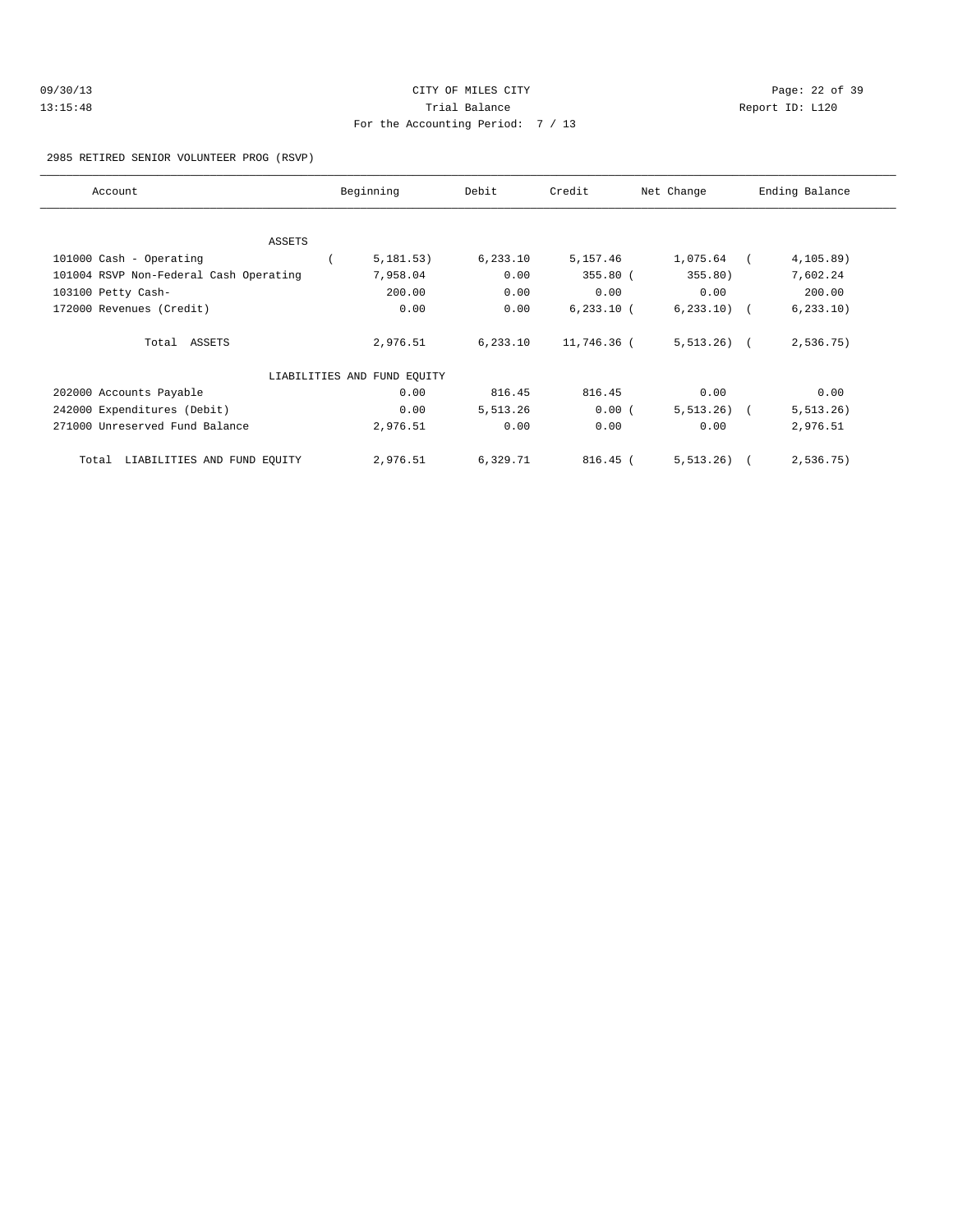| 09/30/13 |  |
|----------|--|
| 13:15:48 |  |

# CITY OF MILES CITY CONTROL CONTROL CONTROL CONTROL CONTROL PAGE: 23 of 39 13:15:48 Trial Balance and Communications of the Report ID: L120 For the Accounting Period: 7 / 13

#### 3300 Judgement & Losses-Power Settlement

| Account                                     | Beginning                   | Debit | Credit | Net Change | Ending Balance |
|---------------------------------------------|-----------------------------|-------|--------|------------|----------------|
|                                             |                             |       |        |            |                |
| <b>ASSETS</b>                               |                             |       |        |            |                |
| 101000 Cash - Operating                     | 221.05)                     | 0.00  | 0.00   | 0.00       | 221.05)        |
| 113207 Taxes Receivable - Real 2007         | 79.06                       | 0.00  | 0.00   | 0.00       | 79.06          |
| 113208 taxes Receivable - Real 2008         | 0.36                        | 0.00  | 0.00   | 0.00       | 0.36           |
| 115207 Taxes Receivable - Personal 2007     | 1.31)                       | 0.00  | 0.00   | 0.00       | 1.31)          |
| 115208 Taxes Receivable - Personal 2008     | 0.52                        | 0.00  | 0.00   | 0.00       | 0.52           |
| 115209 Taxes Receivable Personal 2009       | 0.01)                       | 0.00  | 0.00   | 0.00       | 0.01)          |
| Total ASSETS                                | 142.43)                     | 0.00  | 0.00   | 0.00       | 142.43)        |
|                                             | LIABILITIES AND FUND EQUITY |       |        |            |                |
| 223100 Deferred Revenue - Real Prop Taxes   | 79.42                       | 0.00  | 0.00   | 0.00       | 79.42          |
| 223200 Deferred Revenue - Pers Prop Taxes ( | 0.80)                       | 0.00  | 0.00   | 0.00       | 0.80)          |
| 271000 Unreserved Fund Balance              | 221.05)                     | 0.00  | 0.00   | 0.00       | 221.05)        |
| LIABILITIES AND FUND EQUITY<br>Total        | 142.43)                     | 0.00  | 0.00   | 0.00       | 142.43)        |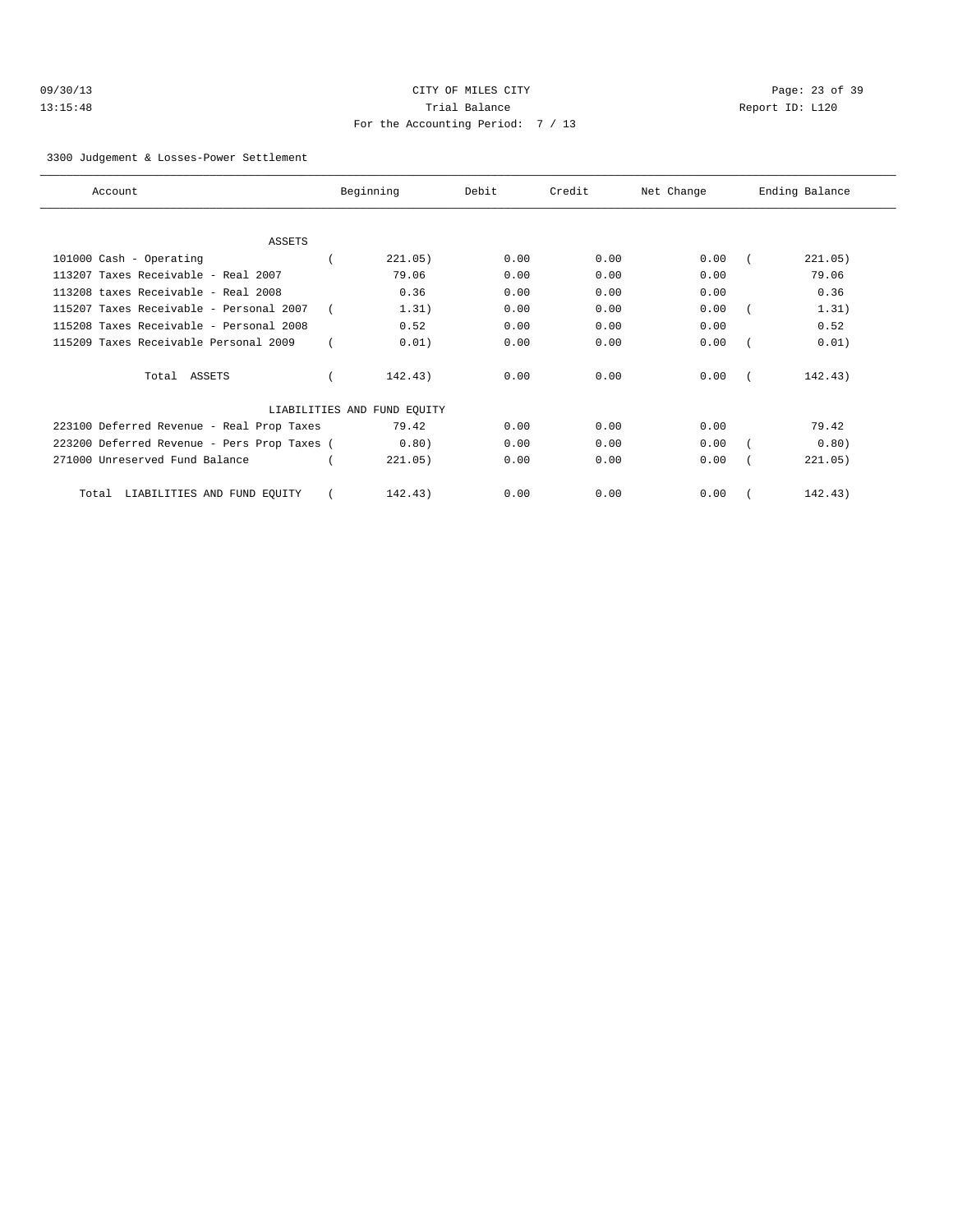| 09/30/13 | CITY OF MILES CITY                | Page: $24o$     |
|----------|-----------------------------------|-----------------|
| 13:15:48 | Trial Balance                     | Report ID: L120 |
|          | For the Accounting Period: 7 / 13 |                 |

Page: 24 of 39

4000 General Fund Capitol Improvement Fund

| Account                              | Beginning                   | Debit | Credit | Net Change | Ending Balance                     |
|--------------------------------------|-----------------------------|-------|--------|------------|------------------------------------|
|                                      |                             |       |        |            |                                    |
| ASSETS                               |                             |       |        |            |                                    |
| 101000 Cash - Operating              | 192,854.40                  | 29.15 | 0.00   | 29.15      | 192,883.55                         |
| 172000 Revenues (Credit)             | 0.00                        | 0.00  | 29.15( | 29.15)     | 29.15)<br>$\overline{\phantom{a}}$ |
|                                      |                             |       |        |            |                                    |
| Total ASSETS                         | 192,854.40                  | 29.15 | 29.15  | 0.00       | 192,854.40                         |
|                                      |                             |       |        |            |                                    |
|                                      | LIABILITIES AND FUND EQUITY |       |        |            |                                    |
| 271000 Unreserved Fund Balance       | 192,854.40                  | 0.00  | 0.00   | 0.00       | 192,854.40                         |
|                                      |                             |       |        |            |                                    |
| LIABILITIES AND FUND EOUITY<br>Total | 192,854.40                  | 0.00  | 0.00   | 0.00       | 192,854.40                         |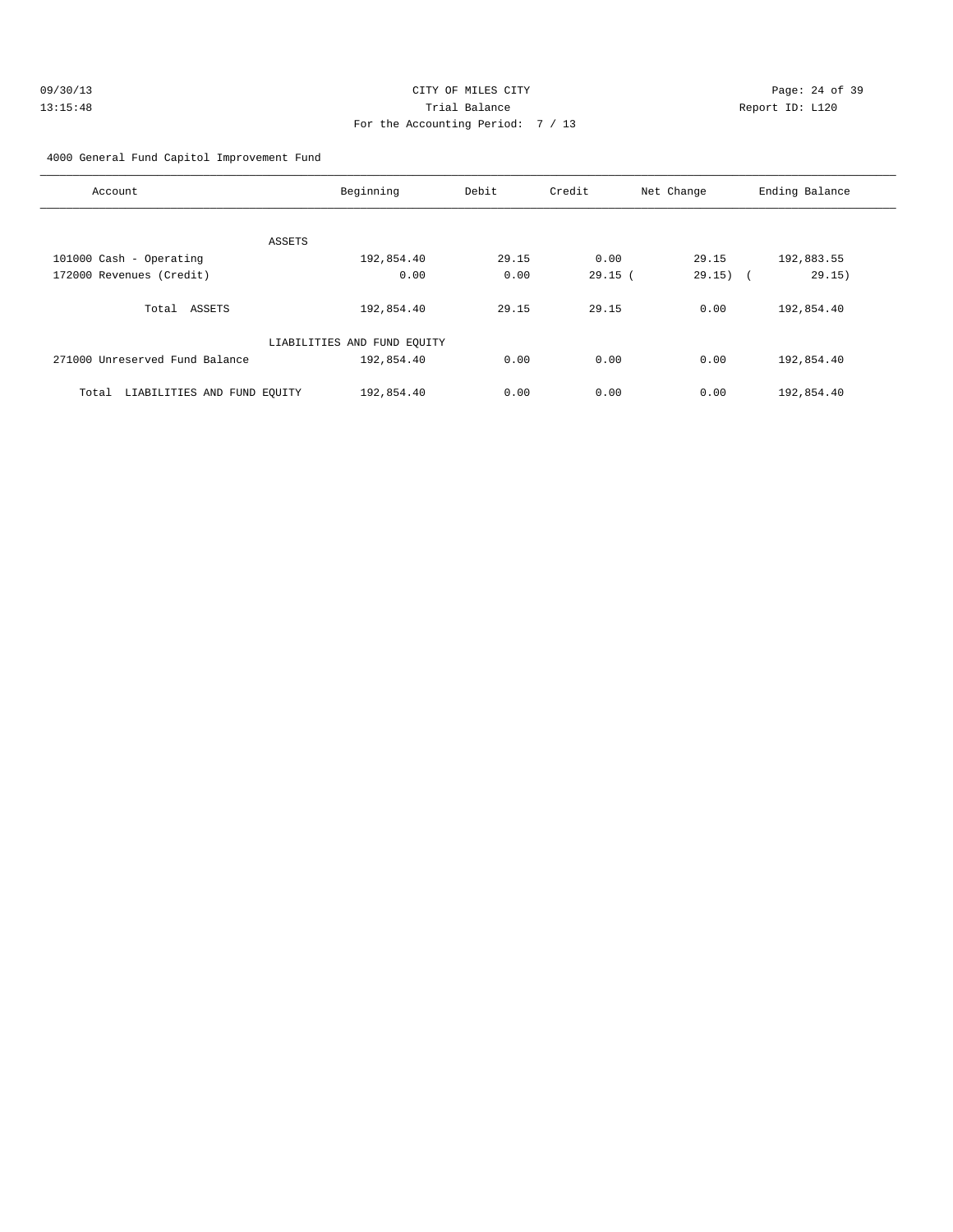# 09/30/13 Page: 25 of 39 13:15:48 Trial Balance Report ID: L120 For the Accounting Period: 7 / 13

4060 CAPITAL IMPROV-PUBLIC WORKS

| Account                              | Beginning                   | Debit  | Credit     | Net Change | Ending Balance    |
|--------------------------------------|-----------------------------|--------|------------|------------|-------------------|
|                                      |                             |        |            |            |                   |
| <b>ASSETS</b>                        |                             |        |            |            |                   |
| 101000 Cash - Operating              | 112,720.68                  | 367.04 | 0.00       | 367.04     | 113,087.72        |
| 172000 Revenues (Credit)             | 0.00                        | 0.00   | $367.04$ ( | 367.04)    | 367.04)<br>$\sim$ |
|                                      |                             |        |            |            |                   |
| Total ASSETS                         | 112,720.68                  | 367.04 | 367.04     | 0.00       | 112,720.68        |
|                                      | LIABILITIES AND FUND EQUITY |        |            |            |                   |
| 271000 Unreserved Fund Balance       | 112,720.68                  | 0.00   | 0.00       | 0.00       | 112,720.68        |
| LIABILITIES AND FUND EOUITY<br>Total | 112,720.68                  | 0.00   | 0.00       | 0.00       | 112,720.68        |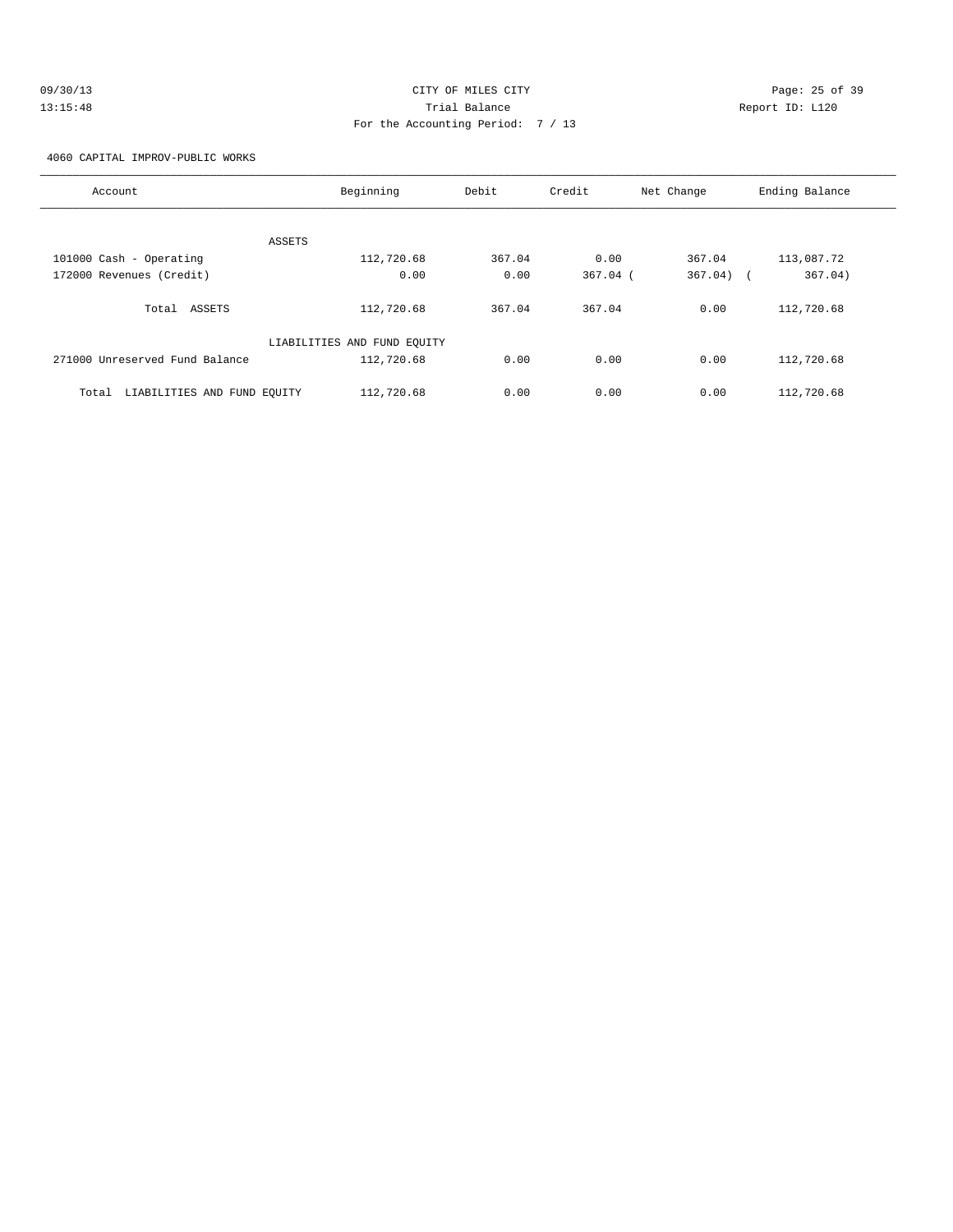# 09/30/13 Page: 26 of 39 13:15:48 Trial Balance Report ID: L120 For the Accounting Period: 7 / 13

#### 5210 WATER UTILITY

| Account                                                             | Beginning                   | Debit            | Credit                  | Net Change            | Ending Balance          |
|---------------------------------------------------------------------|-----------------------------|------------------|-------------------------|-----------------------|-------------------------|
|                                                                     |                             |                  |                         |                       |                         |
| ASSETS<br>101000 Cash - Operating                                   | 1,254,965.67                |                  |                         |                       | 1,319,102.84            |
|                                                                     | 27,650.00                   | 184,255.02       | 120, 117.85<br>1,100.00 | 64, 137. 17<br>400.00 |                         |
| 101010 Deposit Cash<br>102113 Cash - NE Water Line Proj             | 31,232.18                   | 1,500.00<br>0.00 | 0.00                    | 0.00                  | 28,050.00<br>31,232.18  |
| 102240 Cash - Replacement & Depreciation                            | 1,489,589.35                | 0.00             | 0.00                    | 0.00                  | 1,489,589.35            |
| 102250 Cash - System Devlopment Fees                                | 235,058.25                  | 0.00             | 0.00                    | 0.00                  | 235,058.25              |
| 102270 Cash - Curb Stop Replacement Fee                             | 171,222.89                  | 3,731.09         | 0.00                    | 3,731.09              | 174,953.98              |
| 102312 RevBnd/CurYearDebt-DNRC/CarbonTank                           | 8,491.63                    | 12,724.58        | 0.00                    | 12,724.58             | 21, 216. 21             |
| 102313 RevBnd/CurYearDebt-DNRC/NE WtrLine                           | 0.00                        | 12,724.58        | 0.00                    | 12,724.58             | 12,724.58               |
| 102315 RevBnd/CurYearDebt-ARRA/NE Water Li                          | 0.01                        | 1,503.96         | 0.00                    | 1,503.96              | 1,503.97                |
| 102322 RevBnd/Reserve-DNRC/CarbonTank                               | 153,009.00                  | 0.00             | 0.00                    | 0.00                  | 153,009.00              |
| 102323 RevBnd/Reserve-DNRC/NE WtrLine                               | 153,808.00                  | 0.00             | 0.00                    | 0.00                  | 153,808.00              |
| 102325 RevBnd/Reserve-ARRA B-NE Waterline                           | 18,245.00                   | 0.00             | 0.00                    | 0.00                  | 18,245.00               |
| 103000 Petty Cash                                                   | 330.00                      | 0.00             | 0.00                    | 0.00                  | 330.00                  |
| 122000 Accounts Receivable                                          | 219,644.13                  | 242,576.03       |                         | 49,939.88             | 269,584.01              |
|                                                                     | 32.00                       | 0.00             | 192,636.15              | 28.00)                | 4.00                    |
| 122020 Accounts Receivable-\$2.00 State Ass                         |                             |                  | $28.00$ (               |                       |                         |
| 132000 Due From Government (Short Term)<br>172000 Revenues (Credit) | 0.03<br>0.00                | 0.00<br>5,976.16 | 0.00<br>240,502.85 (    | 0.00<br>234,526.69)   | 0.03<br>234,526.69)     |
| 181000 Land                                                         |                             | 0.00             |                         | 0.00                  | $\sqrt{2}$              |
|                                                                     | 41,844.00<br>22,997.00      |                  | 0.00                    |                       | 41,844.00               |
| 182000 Buildings                                                    |                             | 0.00             | 0.00                    | 0.00                  | 22,997.00               |
| 182100 Allowance for Depr - Buildings (Cre(                         | 22,997.00)                  | 0.00             | 0.00                    | 0.00                  | 22,997.00)              |
| 186000 Machinery and Equipment                                      | 359,087.70                  | 0.00             | 0.00                    | 0.00                  | 359,087.70              |
| 186100 Allowance for Depr - Machinery & Eq(                         | 235, 352.00)                | 0.00             | 0.00                    | 0.00                  | 235, 352.00)            |
| 188000 Const. Work in Progress-NE Wtr Line                          | 1,100,359.57                | 0.00             | 0.00                    | 0.00                  | 1,100,359.57            |
| 189100 Source of Supply                                             | 3, 427, 537.49              | 0.00             | 0.00                    | 0.00                  | 3, 427, 537.49          |
| 189110 Allowance for Depreciation - Source(                         | 342,949.00)                 | 0.00             | 0.00                    | 0.00                  | 342,949.00)<br>$\left($ |
| 189300 Treatment Plant                                              | 3,716,158.00                | 0.00             | 0.00                    | 0.00                  | 3,716,158.00            |
| 189310 Allowance for Depr - Treatment Plan( 1,724,417.00)           |                             | 0.00             | 0.00                    | 0.00                  | (1, 724, 417.00)        |
| 189400 Transmission & Distribution                                  | 11, 441, 963.97             | 0.00             | 0.00                    | 0.00                  | 11, 441, 963.97         |
| 189410 Allowance for Depr - Trans & Distri( 3,080,832.00)           |                             | 0.00             | 0.00                    | 0.00                  | 3,080,832.00)           |
| Total ASSETS                                                        | 18,466,678.87               | 464,991.42       | 554,384.85 (            | 89, 393. 43)          | 18, 377, 285.44         |
|                                                                     | LIABILITIES AND FUND EQUITY |                  |                         |                       |                         |
| 202000 Accounts Payable                                             | 64,720.24                   | 29,886.01        | 29,886.01               | 0.00                  | 64,720.24               |
| 202100 Accounts Payable<br>$\overline{ }$                           | 0.50)                       | 0.00             | 0.00                    | 0.00                  | 0.50)                   |
| 214000 Deposits Payable                                             | 27,650.00                   | 1,100.00         | 1,500.00                | 400.00                | 28,050.00               |
| 214010 Refunds Payable                                              | 0.00                        | 20.03            | 20.03                   | 0.00                  | 0.00                    |
| 231000 BONDS PAYABLE                                                | 5,150,268.00                | 0.00             | 0.00                    | 0.00                  | 5,150,268.00            |
| 238000 Other Post Employment Benefits                               | 21,714.00                   | 0.00             | 0.00                    | 0.00                  | 21,714.00               |
| 239000 Compensated Absences Payable                                 | 86,051.00                   | 0.00             | 0.00                    | 0.00                  | 86,051.00               |
| 242000 Expenditures (Debit)                                         | 0.00                        | 89,793.43        | 0.00(                   | 89,793.43)            | 89,793.43)              |
| 250300 Reserve Revenue Bond - Current Debt                          | 323, 303.85                 | 0.00             | 0.00                    | 0.00                  | 323, 303.85             |
| 250500 Reserve - System Dev Fees                                    | 171,098.25                  | 0.00             | 0.00                    | 0.00                  | 171,098.25              |
| 250600 Reserve for Replacement & Depreciat                          | 1,351,889.30                | 0.00             | 0.00                    | 0.00                  | 1,351,889.30            |
| 271000 Unreserved Fund Balance                                      | 3,954,118.28                | 0.00             | 0.00                    | 0.00                  | 3,954,118.28            |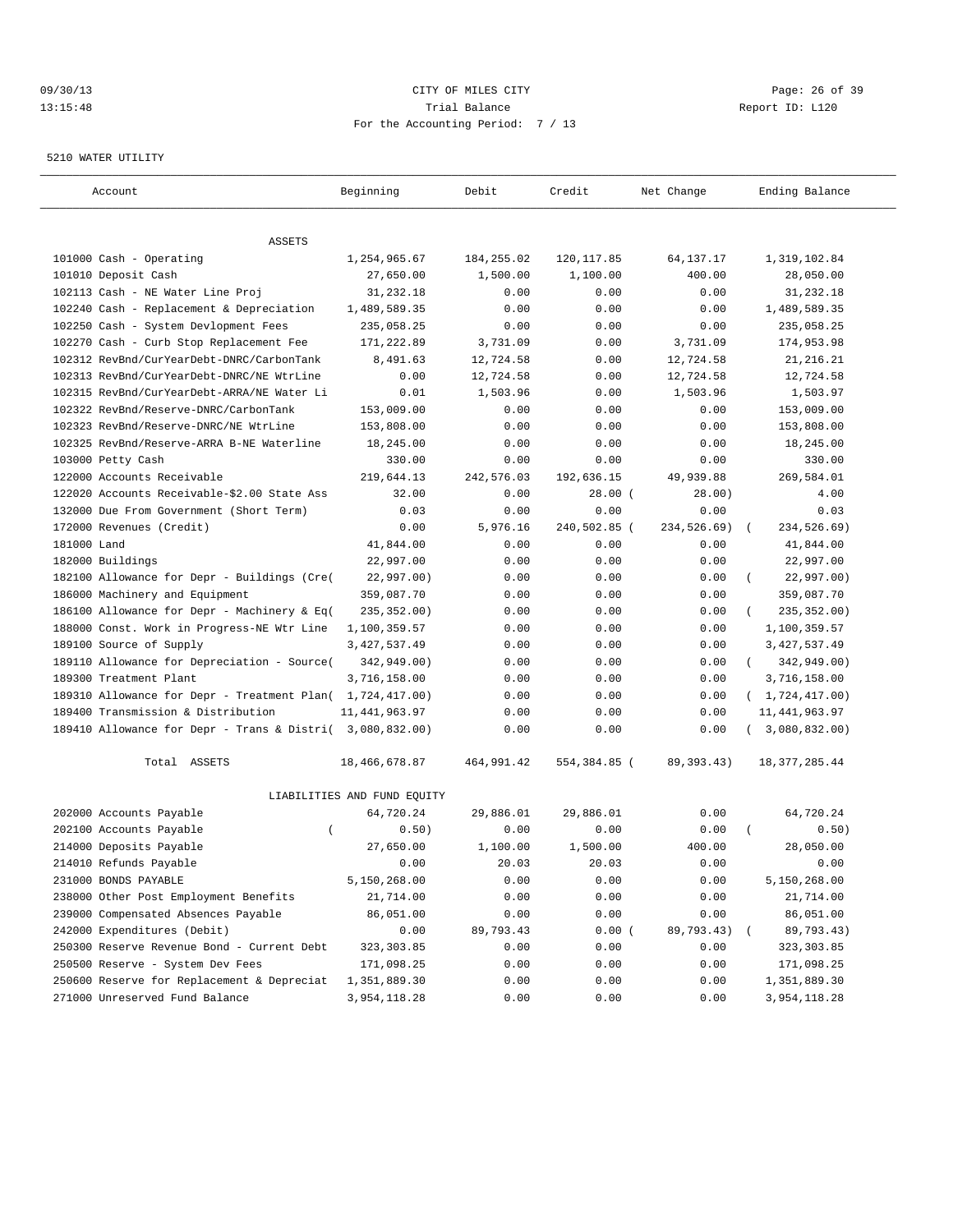| 09/30/13 | CITY OF MILES CITY                | Page: 27 of 39  |
|----------|-----------------------------------|-----------------|
| 13:15:48 | Trial Balance                     | Report ID: L120 |
|          | For the Accounting Period: 7 / 13 |                 |

5210 WATER UTILITY

| Account                              | Beginning     | Debit      | Credit    | Net Change   | Ending Balance |
|--------------------------------------|---------------|------------|-----------|--------------|----------------|
| 272000 Unreserved Retained Earnings  | 7,315,866.45  | 0.00       | 0.00      | 0.00         | 7,315,866.45   |
| LIABILITIES AND FUND EQUITY<br>Total | 18,466,678.87 | 120,799.47 | 31,406.04 | 89, 393, 43) | 18,377,285.44  |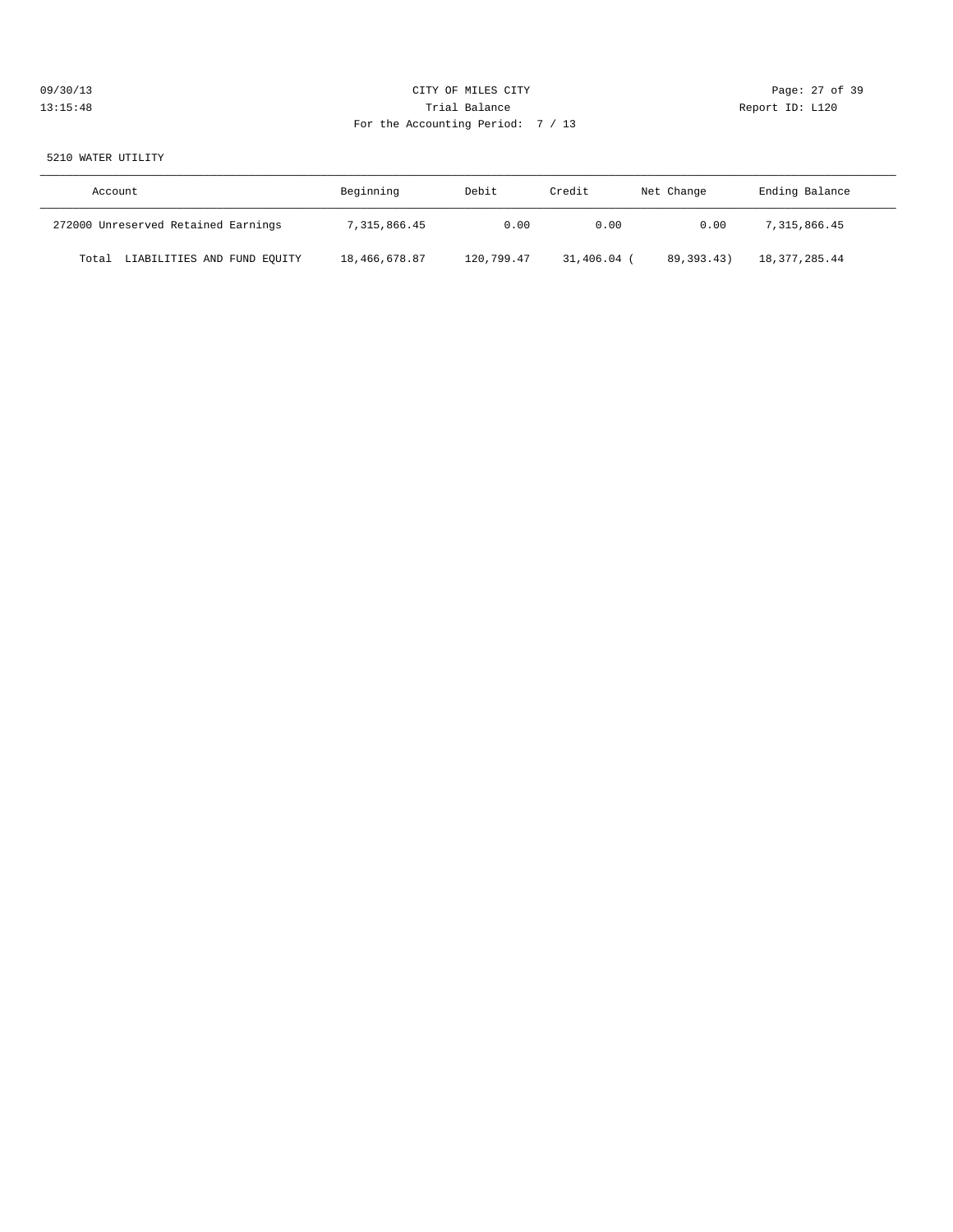# 09/30/13 Page: 28 of 39 13:15:48 Trial Balance Report ID: L120 For the Accounting Period: 7 / 13

### 5310 SEWER UTILITY

| Account                                     | Beginning                   | Debit      | Credit       | Net Change  | Ending Balance   |
|---------------------------------------------|-----------------------------|------------|--------------|-------------|------------------|
| <b>ASSETS</b>                               |                             |            |              |             |                  |
| 101000 Cash - Operating                     | 1, 113, 586. 76             | 96, 311.49 | 73,710.58    | 22,600.91   | 1,136,187.67     |
| 102240 Cash - Replacement & Depreciation    | 195,098.39                  | 0.00       | 0.00         | 0.00        | 195,098.39       |
| 102250 Cash - System Devlopment Fees        | 119,210.91                  | 0.00       | 0.00         | 0.00        | 119,210.91       |
| 102280 WWtr Treatment Plant-Phase I Constr( | 501, 601.02)                | 0.00       | 0.00         | 0.00        | 501, 601.02)     |
| 102316 RevBnd/CurYearDebt-Phase 1 Haynes L  | 37,808.88                   | 8,432.08   | 0.00         | 8,432.08    | 46,240.96        |
| 102390 REV BOND/RESERVE-Sewer Phase 1       | 13,650.00                   | 0.00       | 0.00         | 0.00        | 13,650.00        |
| 122000 Accounts Receivable                  | 114,165.65                  | 91,203.47  | 97,227.41 (  | 6,023.94)   | 108,141.71       |
| 132000 Due From Government (Short Term)     | 814, 272.60                 | 0.00       | 0.00         | 0.00        | 814, 272.60      |
| 172000 Revenues (Credit)                    | 0.00                        | 2,222.58   | 92,510.13 (  | 90,287.55)  | 90,287.55)       |
| 181000 Land                                 | 2.00                        | 0.00       | 0.00         | 0.00        | 2.00             |
| 186000 Machinery and Equipment              | 605,138.18                  | 0.00       | 0.00         | 0.00        | 605,138.18       |
| 186100 Allowance for Depr - Machinery & Eq( | 350, 377.00)                | 0.00       | 0.00         | 0.00        | 350, 377.00)     |
| 188000 Const. Work in Progress-NE Wtr Line  | 1,511,028.07                | 0.00       | 0.00         | 0.00        | 1,511,028.07     |
| 189300 Treatment Plant                      | 2,595,500.05                | 0.00       | 0.00         | 0.00        | 2,595,500.05     |
| 189310 Allowance for Depr - Treatment Plan( | 1, 194, 464.00)             | 0.00       | 0.00         | 0.00        | (1, 194, 464.00) |
| 189400 Transmission & Distribution          | 4,028,819.40                | 0.00       | 0.00         | 0.00        | 4,028,819.40     |
| 189410 Allowance for Depr - Trans & Distri( | 1,104,790.00)               | 0.00       | 0.00         | 0.00        | 1, 104, 790.00)  |
| Total ASSETS                                | 7,997,048.87                | 198,169.62 | 263,448.12 ( | 65,278.50)  | 7,931,770.37     |
|                                             | LIABILITIES AND FUND EQUITY |            |              |             |                  |
| 202000 Accounts Payable                     | 303,391.70                  | 22,342.01  | 22,342.01    | 0.00        | 303,391.70       |
| 231300 Bonds Pay 1979 Issue                 | 1,071,239.60                | 0.00       | 0.00         | 0.00        | 1,071,239.60     |
| 238000 Other Post Employment Benefits       | 15,934.00                   | 0.00       | 0.00         | 0.00        | 15,934.00        |
| 239000 Compensated Absences Payable         | 53,350.00                   | 0.00       | 0.00         | 0.00        | 53,350.00        |
| 242000 Expenditures (Debit)                 | 0.00                        | 65,278.50  | 0.00(        | 65, 278.50) | 65, 278.50)      |
| 250500 Reserve - System Dev Fees            | 82,925.91                   | 0.00       | 0.00         | 0.00        | 82,925.91        |
| 250600 Reserve for Replacement & Depreciat  | 1,666,491.83                | 0.00       | 0.00         | 0.00        | 1,666,491.83     |
| 271000 Unreserved Fund Balance              | 1,121,110.25                | 0.00       | 0.00         | 0.00        | 1, 121, 110. 25  |
| 272000 Unreserved Retained Earnings         | 3,682,605.58                | 0.00       | 0.00         | 0.00        | 3,682,605.58     |
| Total LIABILITIES AND FUND EQUITY           | 7,997,048.87                | 87,620.51  | 22,342.01 (  | 65,278.50)  | 7,931,770.37     |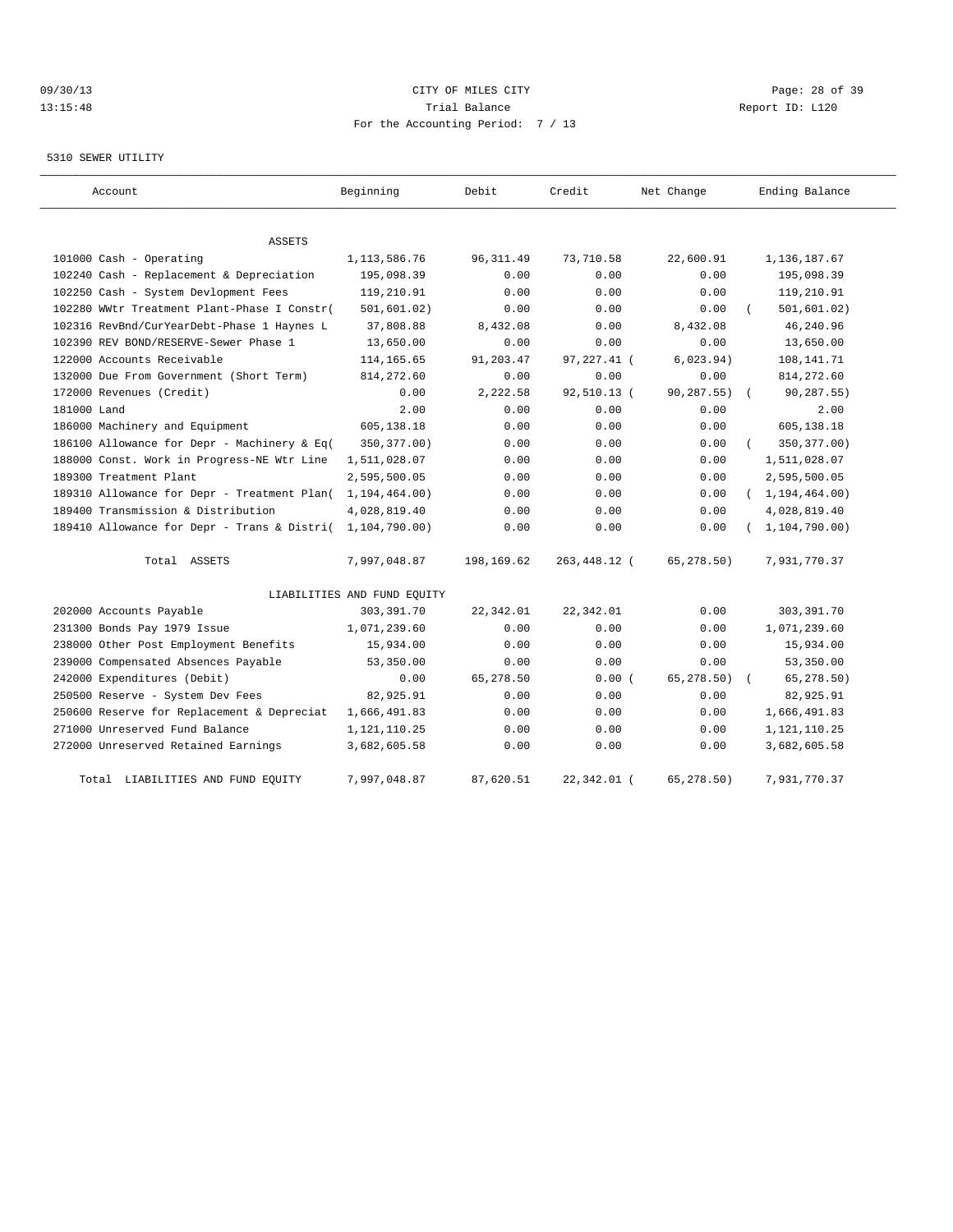# 09/30/13 Page: 29 of 39 13:15:48 Trial Balance Report ID: L120 For the Accounting Period: 7 / 13

5510 AMBULANCE FUND

| Account                                     |                | Beginning                   | Debit       | Credit         | Net Change  |                | Ending Balance |
|---------------------------------------------|----------------|-----------------------------|-------------|----------------|-------------|----------------|----------------|
| ASSETS                                      |                |                             |             |                |             |                |                |
| 101000 Cash - Operating                     | $\overline{ }$ | 280, 423.44)                | 22, 473.32  | 59,508.95 (    | 37,035.63)  | $\sqrt{2}$     | 317,459.07)    |
| 113206 Taxes Receivable - Real 2006         |                | 27.41)                      | 0.00        | 0.00           | 0.00        |                | 27.41)         |
| 113207 Taxes Receivable - Real 2007         |                | 18.01                       | 0.00        | 0.00           | 0.00        |                | 18.01          |
| 113208 taxes Receivable - Real 2008         |                | 0.09                        | 0.00        | 0.00           | 0.00        |                | 0.09           |
| 113209 Taxes Receivable - Real 2009         |                | 1.78                        | 0.00        | 0.00           | 0.00        |                | 1.78           |
| 113210 Taxes Receivable - Real 2010         |                | 23.91                       | 0.00        | $10.75$ (      | 10.75)      |                | 13.16          |
| 113211 Taxes Receivable - Real 2011         |                | 42.49                       | 0.00        | $1.36$ (       | 1.36)       |                | 41.13          |
| 113212 Taxes Receivable- Real 2012          |                | 149.20                      | 0.00        | $30.94$ (      | 30.94)      |                | 118.26         |
| 115207 Taxes Receivable - Personal 2007     | $\overline{ }$ | 0.80)                       | 0.00        | 0.00           | 0.00        |                | 0.80)          |
| 115208 Taxes Receivable - Personal 2008     |                | 0.12                        | 0.00        | 0.00           | 0.00        |                | 0.12           |
| 115209 Taxes Receivable Personal 2009       | $\left($       | 0.01)                       | 0.00        | 0.00           | 0.00        |                | 0.01)          |
| 115211 Taxes Receivable Personal 2011       | $\left($       | 0.17)                       | 0.00        | 0.00           | 0.00        |                | 0.17)          |
| 115212 Taxes Receivable Personal 2012       |                | 1.07                        | 0.00        | $0.04$ (       | 0.04)       |                | 1.03           |
| 115213 Taxes Receivable Personal 2013       |                | 29.41                       | 0.00        | 7.46 (         | 7.46)       |                | 21.95          |
| 116000 Protested Taxes Receivable - Reals ( |                | 5.97)                       | 0.00        | 0.00           | 0.00        |                | 5.97)          |
| 122000 Accounts Receivable                  |                | 308,912.57                  | 61,406.07   | 39,887.09      | 21,518.98   |                | 330, 431.55    |
| 122100 Acct Receivable                      | $\left($       | 242, 110.73)                | 0.00        | 0.00           | 0.00        |                | 242, 110.73)   |
| 172000 Revenues (Credit)                    |                | 0.00                        | 121.83      | $61, 461.19$ ( | 61, 339.36) |                | 61, 339.36)    |
| 186000 Machinery and Equipment              |                | 372,186.93                  | 0.00        | 0.00           | 0.00        |                | 372,186.93     |
| 186100 Allowance for Depr - Machinery & Eq( |                | 196,477.00)                 | 0.00        | 0.00           | 0.00        | $\overline{ }$ | 196, 477.00)   |
| Total ASSETS                                | $\left($       | 37,679.95)                  | 84,001.22   | 160,907.78 (   | 76,906.56)  | $\sqrt{2}$     | 114,586.51)    |
|                                             |                | LIABILITIES AND FUND EQUITY |             |                |             |                |                |
| 202000 Accounts Payable                     |                | 0.00                        | 19,140.31   | 19,140.31      | 0.00        |                | 0.00           |
| 214000 Deposits Payable                     |                | 25.00                       | 0.00        | 0.00           | 0.00        |                | 25.00          |
| 223100 Deferred Revenue - Real Prop Taxes   |                | 0.00                        | 43.05       | 0.00(          | 43.05)      |                | 43.05)         |
| 223200 Deferred Revenue - Pers Prop Taxes   |                | 0.00                        | 7.50        | 0.00(          | 7.50)       |                | 7.50)          |
| 235000 CONTRACTS/NOTES/LOANS PAYABLE        |                | 90,632.19                   | 0.00        | 0.00           | 0.00        |                | 90,632.19      |
| 238000 Other Post Employment Benefits       |                | 14,917.00                   | 0.00        | 0.00           | 0.00        |                | 14,917.00      |
| 239000 Compensated Absences Payable         |                | 44,006.00                   | 0.00        | 0.00           | 0.00        |                | 44,006.00      |
| 242000 Expenditures (Debit)                 |                | 0.00                        | 77,016.41   | $160.40$ (     | 76,856.01)  |                | 76,856.01)     |
| 271000 Unreserved Fund Balance              |                | 78,043.49                   | 0.00        | 0.00           | 0.00        |                | 78,043.49      |
| 272000 Unreserved Retained Earnings         |                | 265, 303.63)                | 0.00        | 0.00           | 0.00        |                | 265, 303.63)   |
| LIABILITIES AND FUND EQUITY<br>Total        |                | 37,679.95)                  | 96, 207. 27 | 19,300.71 (    | 76, 906.56) |                | 114,586.51)    |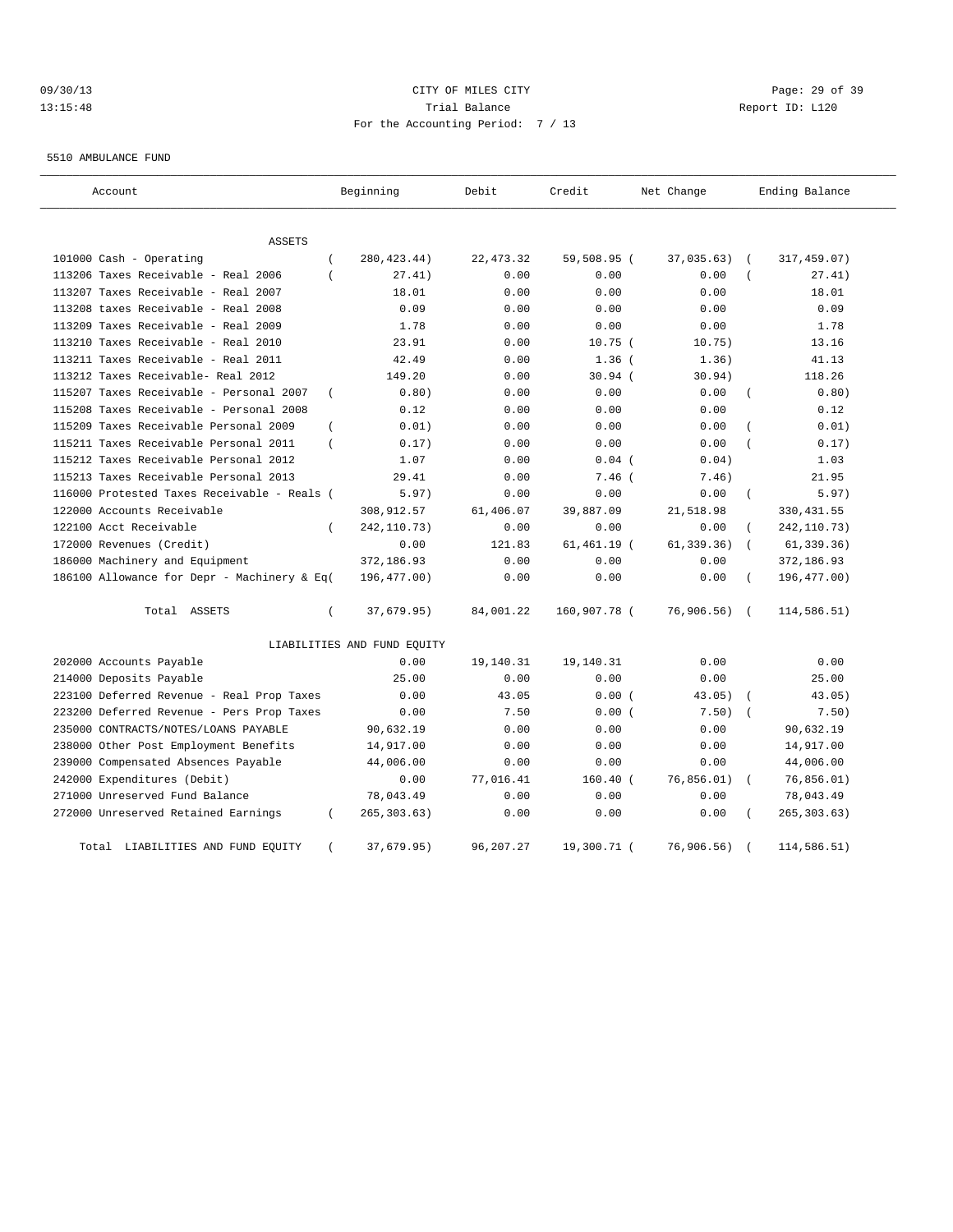# 09/30/13 Page: 30 of 39 13:15:48 Trial Balance Report ID: L120 For the Accounting Period: 7 / 13

5610 AIRPORT OPERATING

| Account                                                 | Beginning                   | Debit      | Credit        | Net Change   | Ending Balance          |
|---------------------------------------------------------|-----------------------------|------------|---------------|--------------|-------------------------|
|                                                         |                             |            |               |              |                         |
| ASSETS                                                  |                             |            |               |              |                         |
| 101000 Cash - Operating                                 | 92, 115.46                  | 37,730.43  | 18, 233.38    | 19,497.05    | 111,612.51              |
| 101100 Cash-FAA Grant/St Loan-2008                      | 6,673.74                    | 0.00       | 0.00          | 0.00         | 6,673.74                |
| 102230 Cash - Surplus/Credit Card Acct                  | 100.00                      | 33, 433.54 | 33, 434. 71 ( | 1.17)        | 98.83                   |
| 103000 Petty Cash                                       | 100.00                      | 0.00       | 0.00          | 0.00         | 100.00                  |
| 113206 Taxes Receivable - Real 2006<br>$\left($         | 8.15)                       | 0.00       | 0.00          | 0.00         | 8.15)                   |
| 113207 Taxes Receivable - Real 2007                     | 29.37                       | 0.00       | 0.00          | 0.00         | 29.37                   |
| 113208 taxes Receivable - Real 2008                     | 0.12                        | 0.00       | 0.00          | 0.00         | 0.12                    |
| 113209 Taxes Receivable - Real 2009                     | 2.71                        | 0.00       | 0.00          | 0.00         | 2.71                    |
| 113211 Taxes Receivable - Real 2011                     | 63.75                       | 0.00       | $2.04$ (      | 2.04)        | 61.71                   |
| 113212 Taxes Receivable- Real 2012                      | 223.80                      | 0.00       | $46.42$ (     | 46.42)       | 177.38                  |
| 115207 Taxes Receivable - Personal 2007                 | 0.03                        | 0.00       | 0.00          | 0.00         | 0.03                    |
| 115208 Taxes Receivable - Personal 2008                 | 0.19                        | 0.00       | 0.00          | 0.00         | 0.19                    |
| 115209 Taxes Receivable Personal 2009<br>$\left($       | 0.01)                       | 0.00       | 0.00          | 0.00         | 0.01)                   |
| 115210 Taxes Receivable Personal 2010<br>$\overline{ }$ | 0.01)                       | 0.00       | 0.00          | 0.00         | 0.01)                   |
| 115212 Taxes Receivable Personal 2012                   | 1.58                        | 0.00       | $0.06$ (      | 0.06)        | 1.52                    |
| 115213 Taxes Receivable Personal 2013                   | 44.10                       | 0.00       | $11.19$ (     | 11.19)       | 32.91                   |
| 116000 Protested Taxes Receivable - Reals (             | 18.13)                      | 0.00       | 0.00          | 0.00         | 18.13)<br>$\left($      |
| 132000 Due From Government (Short Term)                 | 427.00                      | 0.00       | 0.00          | 0.00         | 427.00                  |
| 141000 Prepaid Expense                                  | 4,500.00                    | 0.00       | 0.00          | 0.00         | 4,500.00                |
| 172000 Revenues (Credit)                                | 0.00                        | 0.00       | 37,729.26 (   | 37,729.26)   | 37,729.26)              |
| 181000 Land                                             | 19,983.00                   | 0.00       | 0.00          | 0.00         | 19,983.00               |
| 182000 Buildings                                        | 677,537.00                  | 0.00       | 0.00          | 0.00         | 677,537.00              |
| 182100 Allowance for Depr - Buildings (Cre(             | 327,092.00)                 | 0.00       | 0.00          | 0.00         | 327,092.00)             |
| 184000 Improvements Other Than Buildings                | 8,543,759.48                | 0.00       | 0.00          | 0.00         | 8,543,759.48            |
| 184100 Allowance for Depr - Imp Other Than(             | 2,014,575.00)               | 0.00       | 0.00          | 0.00         | (2,014,575.00)          |
| 186000 Machinery and Equipment                          | 836, 463.59                 | 0.00       | 0.00          | 0.00         | 836, 463.59             |
| 186100 Allowance for Depr - Machinery & Eq(             | 277,523.00)                 | 0.00       | 0.00          | 0.00         | 277,523.00)<br>$\left($ |
| 188000 Const. Work in Progress-NE Wtr Line              | 27,005.00                   | 0.00       | 0.00          | 0.00         | 27,005.00               |
| Total ASSETS                                            | 7,589,813.62                | 71,163.97  | 89,457.06 (   | 18,293.09)   | 7,571,520.53            |
|                                                         | LIABILITIES AND FUND EQUITY |            |               |              |                         |
| 202000 Accounts Payable                                 | 0.00                        | 4,750.72   | 4,750.72      | 0.00         | 0.00                    |
| 223100 Deferred Revenue - Real Prop Taxes               | 0.00                        | 48.46      | 0.00(         | 48.46)       | 48.46)<br>$\sqrt{2}$    |
| 223200 Deferred Revenue - Pers Prop Taxes               | 0.00                        | 11.25      | 0.00(         | 11.25)       | 11.25)                  |
| 235150 LTrm Pay/MT Aeronautics                          | 24,605.00                   | 0.00       | 0.00          | 0.00         | 24,605.00               |
| 238000 Other Post Employment Benefits                   | 4,173.00                    | 0.00       | 0.00          | 0.00         | 4,173.00                |
| 239000 Compensated Absences Payable                     | 6,126.00                    | 0.00       | 0.00          | 0.00         | 6,126.00                |
| 242000 Expenditures (Debit)                             | 0.00                        | 18,233.38  | 0.00(         | 18,233.38) ( | 18, 233.38)             |
| 250600 Reserve for Replacement & Depreciat              | 18,913.67                   | 0.00       | 0.00          | 0.00         | 18,913.67               |
| 271000 Unreserved Fund Balance<br>$\left($              | 1,719.00)                   | 0.00       | 0.00          | 0.00         | 1,719.00)               |
| 272000 Unreserved Retained Earnings                     | 7,537,714.95                | 0.00       | 0.00          | 0.00         | 7,537,714.95            |
| Total LIABILITIES AND FUND EQUITY                       | 7,589,813.62                | 23,043.81  | 4,750.72 (    | 18,293.09)   | 7,571,520.53            |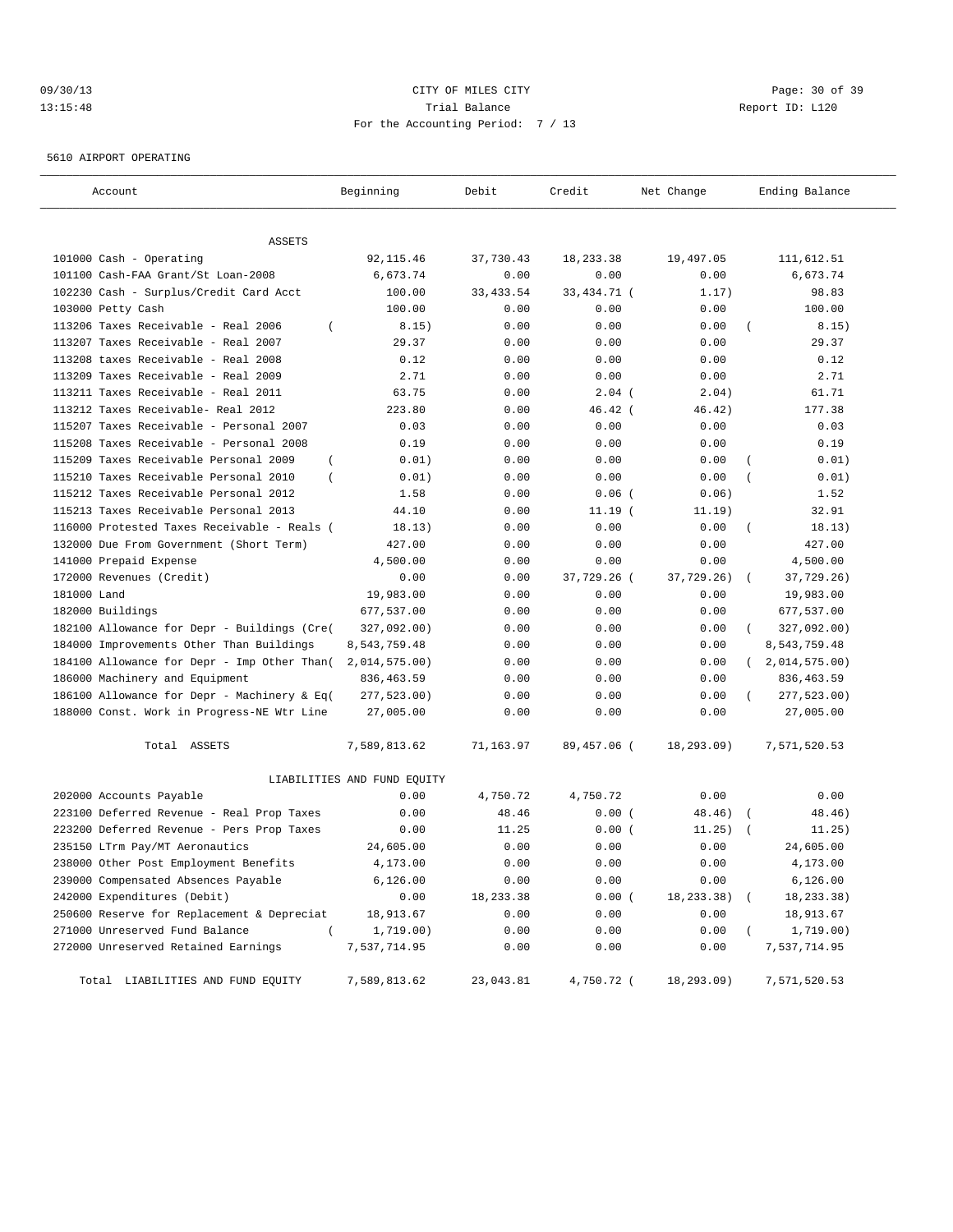# 09/30/13 Page: 31 of 39 13:15:48 Trial Balance Report ID: L120 For the Accounting Period: 7 / 13

#### 6040 PUBLIC WORKS

| Account                              | Beginning                   | Debit     | Credit      | Net Change | Ending Balance |
|--------------------------------------|-----------------------------|-----------|-------------|------------|----------------|
|                                      |                             |           |             |            |                |
| ASSETS                               |                             |           |             |            |                |
| 101000 Cash - Operating              | 108,637.45                  | 0.00      | 10,800.27 ( | 10,800.27) | 97,837.18      |
|                                      |                             |           |             |            |                |
| ASSETS<br>Total                      | 108,637.45                  | 0.00      | 10,800.27 ( | 10,800.27) | 97,837.18      |
|                                      |                             |           |             |            |                |
|                                      | LIABILITIES AND FUND EQUITY |           |             |            |                |
| 202000 Accounts Payable              | 0.00                        | 569.98    | 569.98      | 0.00       | 0.00           |
| 239000 Compensated Absences Payable  | 11,902.00                   | 0.00      | 0.00        | 0.00       | 11,902.00      |
| 242000 Expenditures (Debit)          | 0.00                        | 10,800.27 | 0.00(       | 10,800.27) | 10,800.27)     |
| 271000 Unreserved Fund Balance       | 587,940.98)                 | 0.00      | 0.00        | 0.00       | 587,940.98)    |
| 272000 Unreserved Retained Earnings  | 684, 676.43                 | 0.00      | 0.00        | 0.00       | 684, 676.43    |
|                                      |                             |           |             |            |                |
| LIABILITIES AND FUND EOUITY<br>Total | 108,637.45                  | 11,370.25 | 569.98 (    | 10,800.27) | 97,837.18      |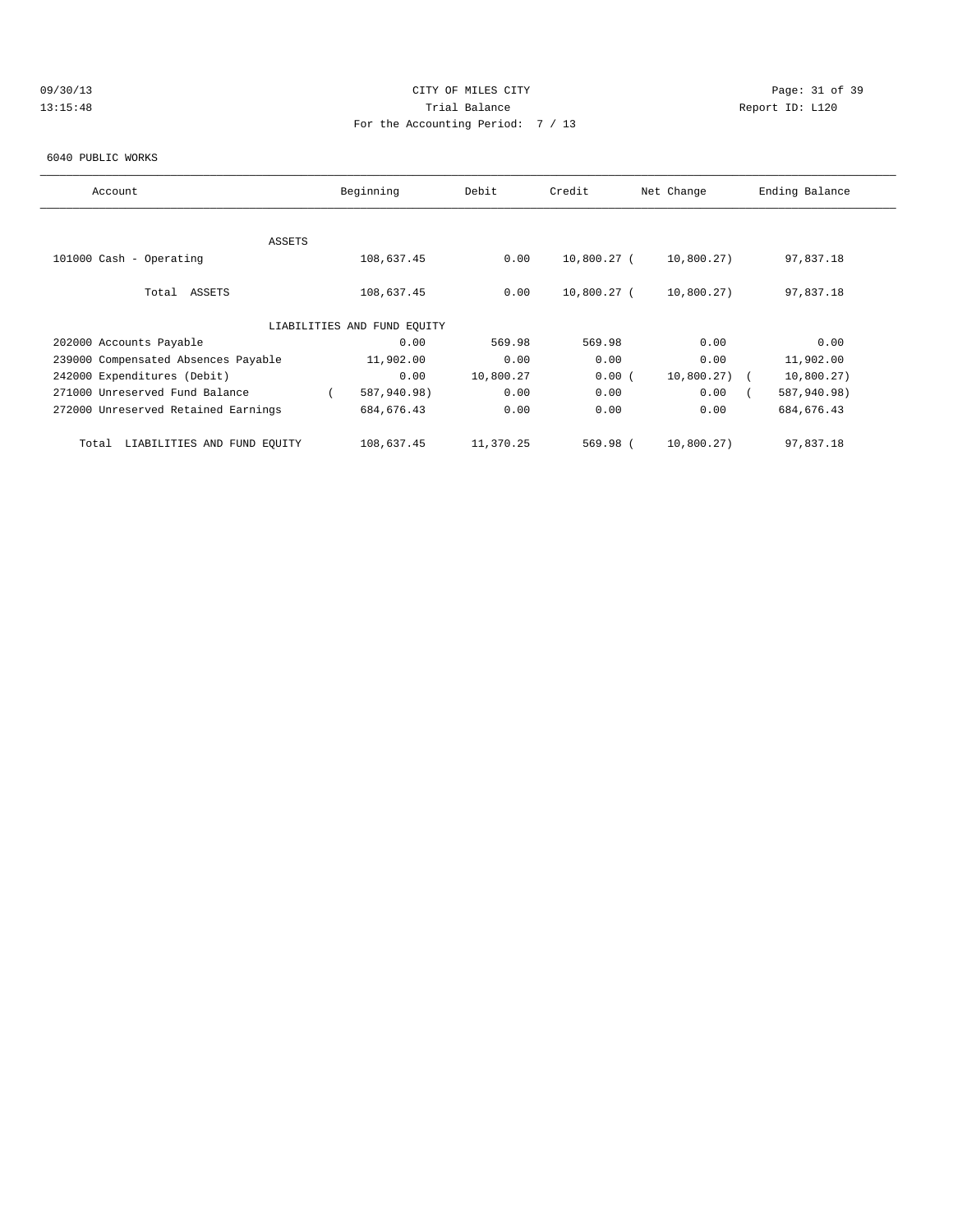| 09/30/13 | CITY OF MILES CITY                | Page: 32 of 39  |
|----------|-----------------------------------|-----------------|
| 13:15:48 | Trial Balance                     | Report ID: L120 |
|          | For the Accounting Period: 7 / 13 |                 |

7467 Law Enforcement Academy Surcharge

| Account                                   | Beginning                   | Debit  | Credit | Net Change | Ending Balance |
|-------------------------------------------|-----------------------------|--------|--------|------------|----------------|
| ASSETS                                    |                             |        |        |            |                |
| 101000 Cash - Operating                   | 0.00                        | 920.00 | 0.00   | 920.00     | 920.00         |
| Total<br>ASSETS                           | 0.00                        | 920.00 | 0.00   | 920.00     | 920.00         |
|                                           | LIABILITIES AND FUND EQUITY |        |        |            |                |
| 212200 Due to Federal, Soc Sec & Medicare | 0.00                        | 0.00   | 920.00 | 920.00     | 920.00         |
| LIABILITIES AND FUND EQUITY<br>Total      | 0.00                        | 0.00   | 920.00 | 920.00     | 920.00         |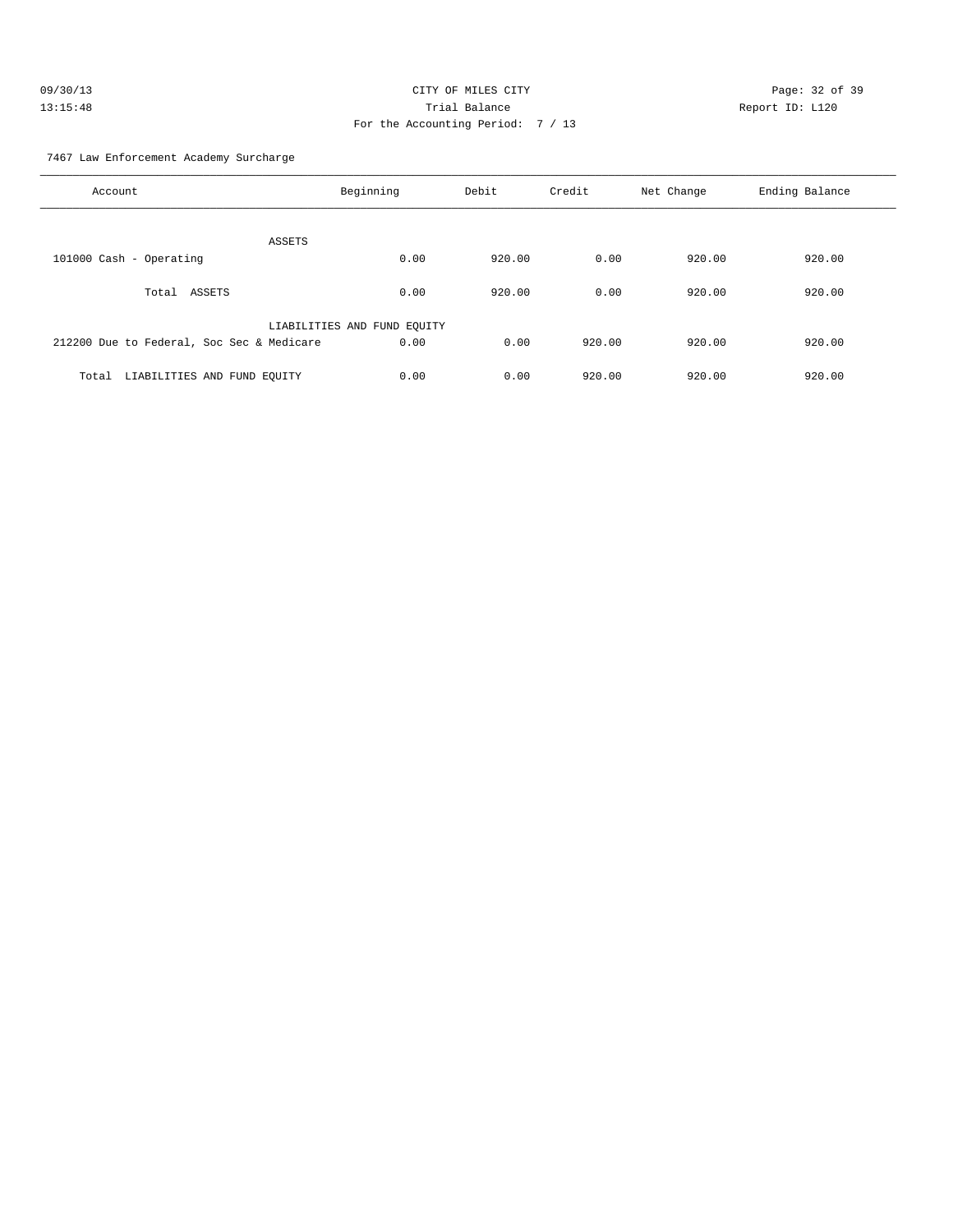| 09/30/13 | CITY OF MILES CITY                | Page: 33 of 39  |
|----------|-----------------------------------|-----------------|
| 13:15:48 | Trial Balance                     | Report ID: L120 |
|          | For the Accounting Period: 7 / 13 |                 |

7471 CIVIL LEGAL ASSIST/VICTIM DOM VIOLENCE PROG

| Account                              | Beginning                   | Debit    | Credit   | Net Change | Ending Balance |
|--------------------------------------|-----------------------------|----------|----------|------------|----------------|
| ASSETS                               |                             |          |          |            |                |
| 101000 Cash - Operating              | 0.00                        | 1,114.00 | 0.00     | 1,114.00   | 1,114.00       |
| ASSETS<br>Total                      | 0.00                        | 1,114.00 | 0.00     | 1,114.00   | 1,114.00       |
|                                      | LIABILITIES AND FUND EQUITY |          |          |            |                |
| 212500 Due to Others                 | 0.00                        | 0.00     | 1,114.00 | 1,114.00   | 1,114.00       |
| LIABILITIES AND FUND EOUITY<br>Total | 0.00                        | 0.00     | 1,114.00 | 1,114.00   | 1,114.00       |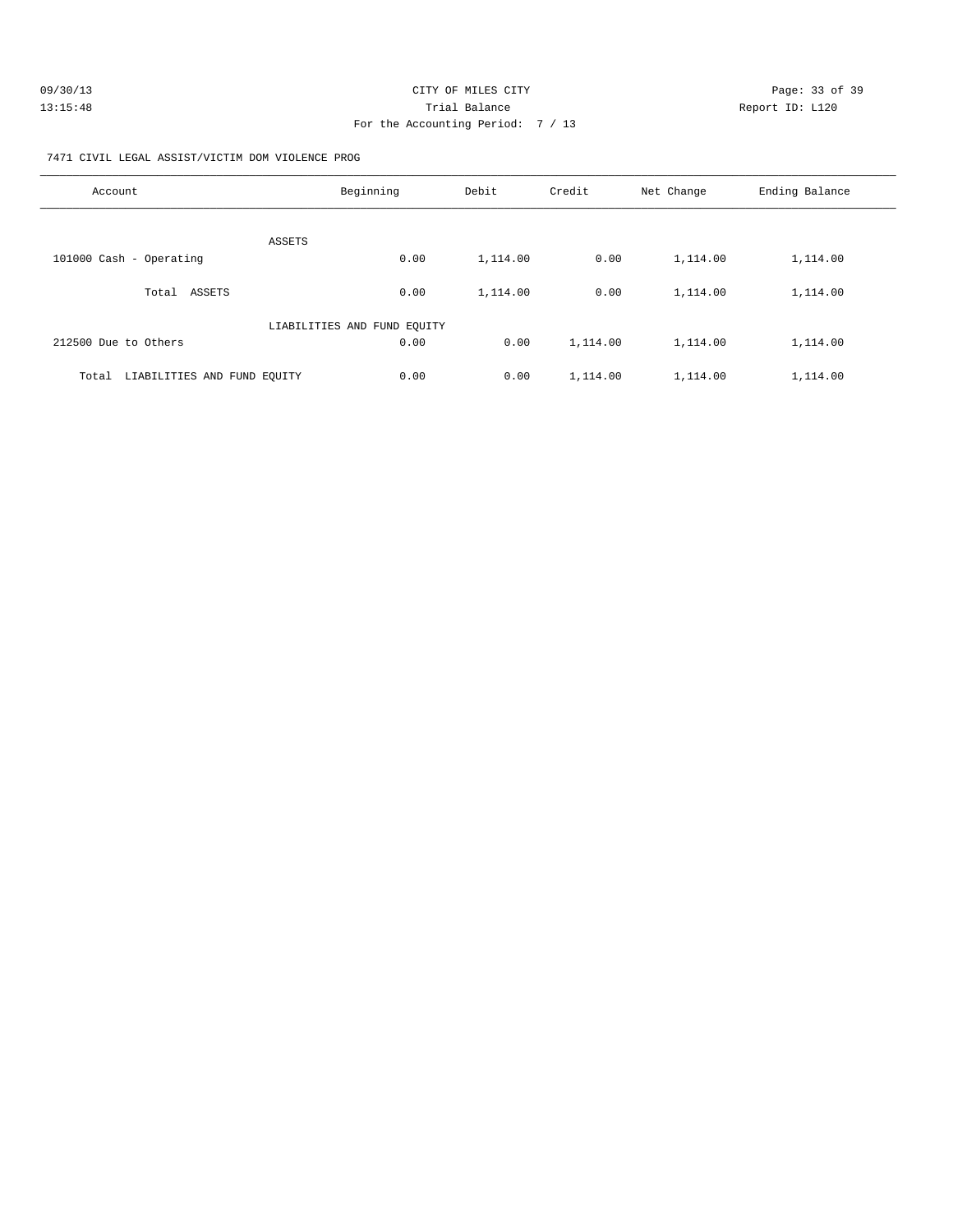# 09/30/13 Page: 34 of 39 13:15:48 Trial Balance Report ID: L120 For the Accounting Period: 7 / 13

7910 PAYROLL FUND

| Account                                   | Beginning                   | Debit      | Credit       | Net Change  | Ending Balance |  |
|-------------------------------------------|-----------------------------|------------|--------------|-------------|----------------|--|
|                                           |                             |            |              |             |                |  |
| <b>ASSETS</b>                             |                             |            |              |             |                |  |
| 101000 Cash - Operating                   | 151,031.92                  | 479,323.77 | 526,238.84 ( | 46,915.07)  | 104, 116.85    |  |
|                                           |                             |            |              |             |                |  |
| Total ASSETS                              | 151,031.92                  | 479,323.77 | 526,238.84 ( | 46,915.07)  | 104, 116.85    |  |
|                                           |                             |            |              |             |                |  |
|                                           | LIABILITIES AND FUND EQUITY |            |              |             |                |  |
| 201000 Warrants Payable                   | 151,031.92                  | 186,440.77 | 123,825.72 ( | 62, 615.05) | 88, 416.87     |  |
| 212200 Due to Federal, Soc Sec & Medicare | 0.00                        | 71,994.13  | 71,994.13    | 0.00        | 0.00           |  |
| 212202 Due to State Unemployment          | 0.00                        | 0.00       | 1,589.35     | 1,589.35    | 1,589.35       |  |
| 212203 Due to Worker's Compensation       | 0.00                        | 0.00       | 14, 110.63   | 14,110.63   | 14, 110.63     |  |
| 212204 Due to State Income Tax            | 0.00                        | 15,399.00  | 15,399.00    | 0.00        | 0.00           |  |
| 212205 due to MPORS-GABA                  | 0.00                        | 13,558.60  | 13,558.60    | 0.00        | 0.00           |  |
| 212207 Due to AFLAC, AFLAC PRETAX         | 0.00                        | 291.12     | 291.12       | 0.00        | 0.00           |  |
| 212208 Due to Health Ins, Dental, Vision  | 0.00                        | 54,360.05  | 54,360.05    | 0.00        | 0.00           |  |
| 212209 Due to PERS Retirement             | 0.00                        | 31,394.52  | 31,394.52    | 0.00        | 0.00           |  |
| 212210 Due to FURS-GABA Retirement        | 0.00                        | 12,742.16  | 12,742.16    | 0.00        | 0.00           |  |
| Total LIABILITIES AND FUND EQUITY         | 151,031.92                  | 386,180.35 | 339,265.28 ( | 46,915.07)  | 104, 116.85    |  |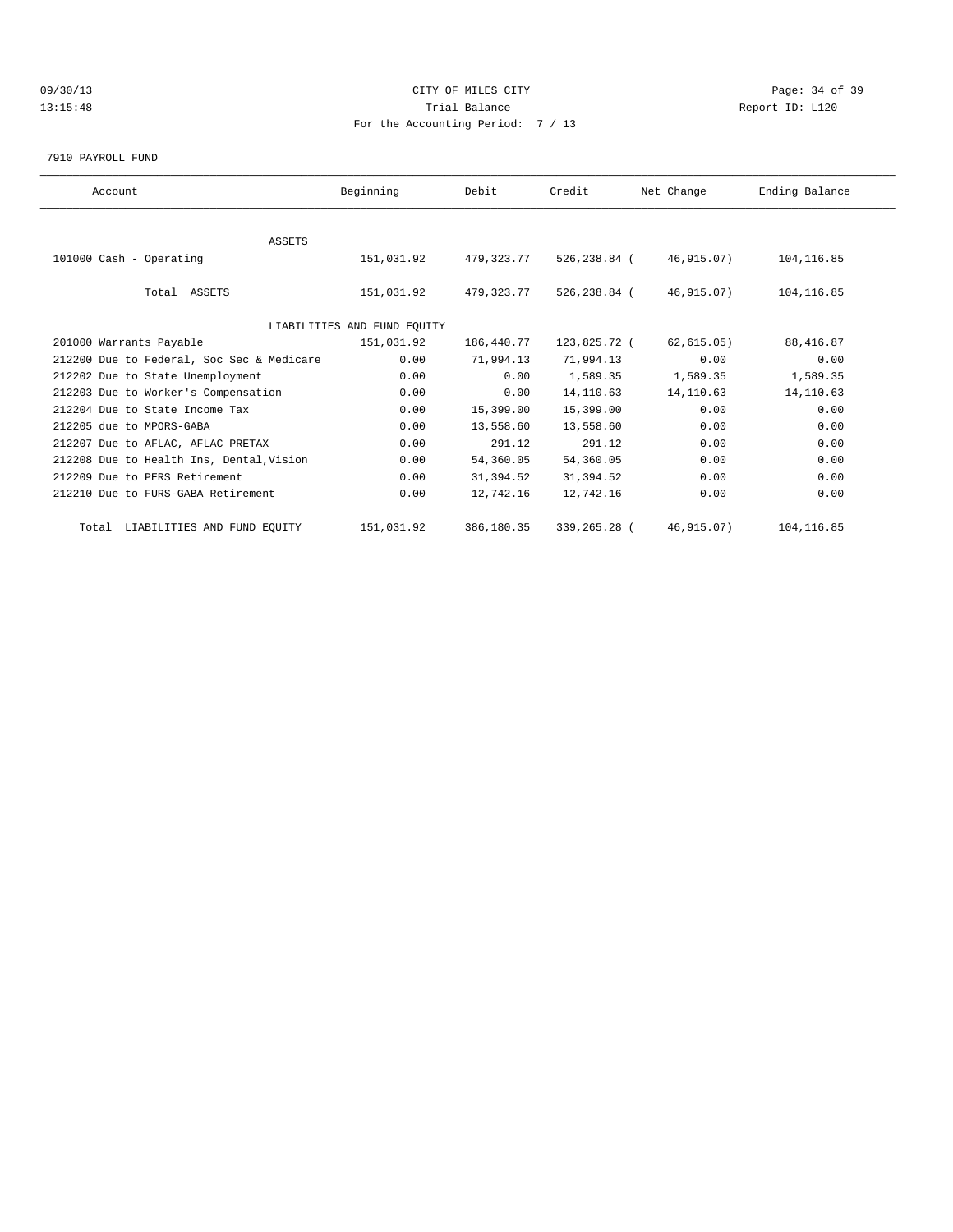| 09/30/13 | CITY OF MILES CITY                | Page: 35 of 39  |
|----------|-----------------------------------|-----------------|
| 13:15:48 | Trial Balance                     | Report ID: L120 |
|          | For the Accounting Period: 7 / 13 |                 |

#### 7930 CLAIMS FUND

| Account                              | Beginning                   | Debit        | Credit | Net Change                              | Ending Balance |
|--------------------------------------|-----------------------------|--------------|--------|-----------------------------------------|----------------|
|                                      |                             |              |        |                                         |                |
| ASSETS                               |                             |              |        |                                         |                |
| 101000 Cash - Operating              | 1,739,173.72                |              |        | 211,797.72 1,749,309.93 ( 1,537,512.21) | 201,661.51     |
| Total ASSETS                         | 1,739,173.72                |              |        | 211,797.72 1,749,309.93 ( 1,537,512.21) | 201,661.51     |
|                                      | LIABILITIES AND FUND EQUITY |              |        |                                         |                |
| 201000 Warrants Payable              | 1,739,173.72                | 1,749,309.93 |        | 211,797.72 ( 1,537,512.21)              | 201,661.51     |
| LIABILITIES AND FUND EQUITY<br>Total | 1,739,173.72                | 1,749,309.93 |        | 211,797.72 ( 1,537,512.21)              | 201,661.51     |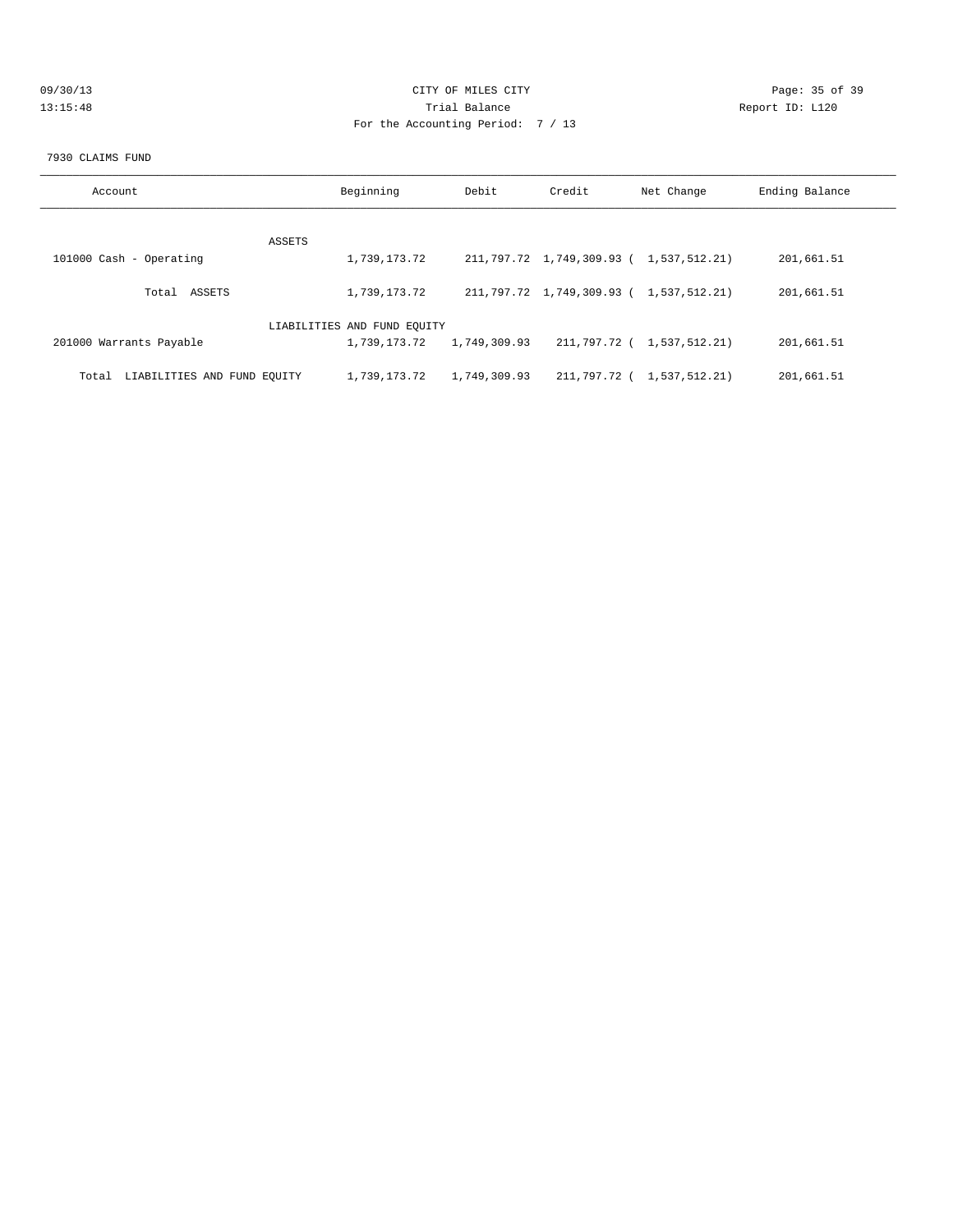# 09/30/13 Page: 36 of 39 13:15:48 Trial Balance Report ID: L120 For the Accounting Period: 7 / 13

7980 CUSTER CO WATER & SEWER DISTRICT

| Account                                 | Beginning                   | Debit     | Credit     | Net Change | Ending Balance |
|-----------------------------------------|-----------------------------|-----------|------------|------------|----------------|
|                                         |                             |           |            |            |                |
| ASSETS                                  |                             |           |            |            |                |
| 101000 Cash - Operating                 | 0.00                        | 10,948.81 | 10,948.81  | 0.00       | 0.00           |
| 122000 Accounts Receivable              | 13,120.29                   | 11,461.32 | 10,948.81  | 512.51     | 13,632.80      |
| Total ASSETS                            | 13,120.29                   | 22,410.13 | 21,897.62  | 512.51     | 13,632.80      |
|                                         | LIABILITIES AND FUND EQUITY |           |            |            |                |
| 202000 Accounts Payable                 | 0.00                        | 10,948.81 | 10,948.81  | 0.00       | 0.00           |
| 211020 Due to Custer Water & Sewer Dist | 13,120.29                   | 10,948.81 | 11,461.32  | 512.51     | 13,632.80      |
| LIABILITIES AND FUND EQUITY<br>Total    | 13,120.29                   | 21,897.62 | 22, 410.13 | 512.51     | 13,632.80      |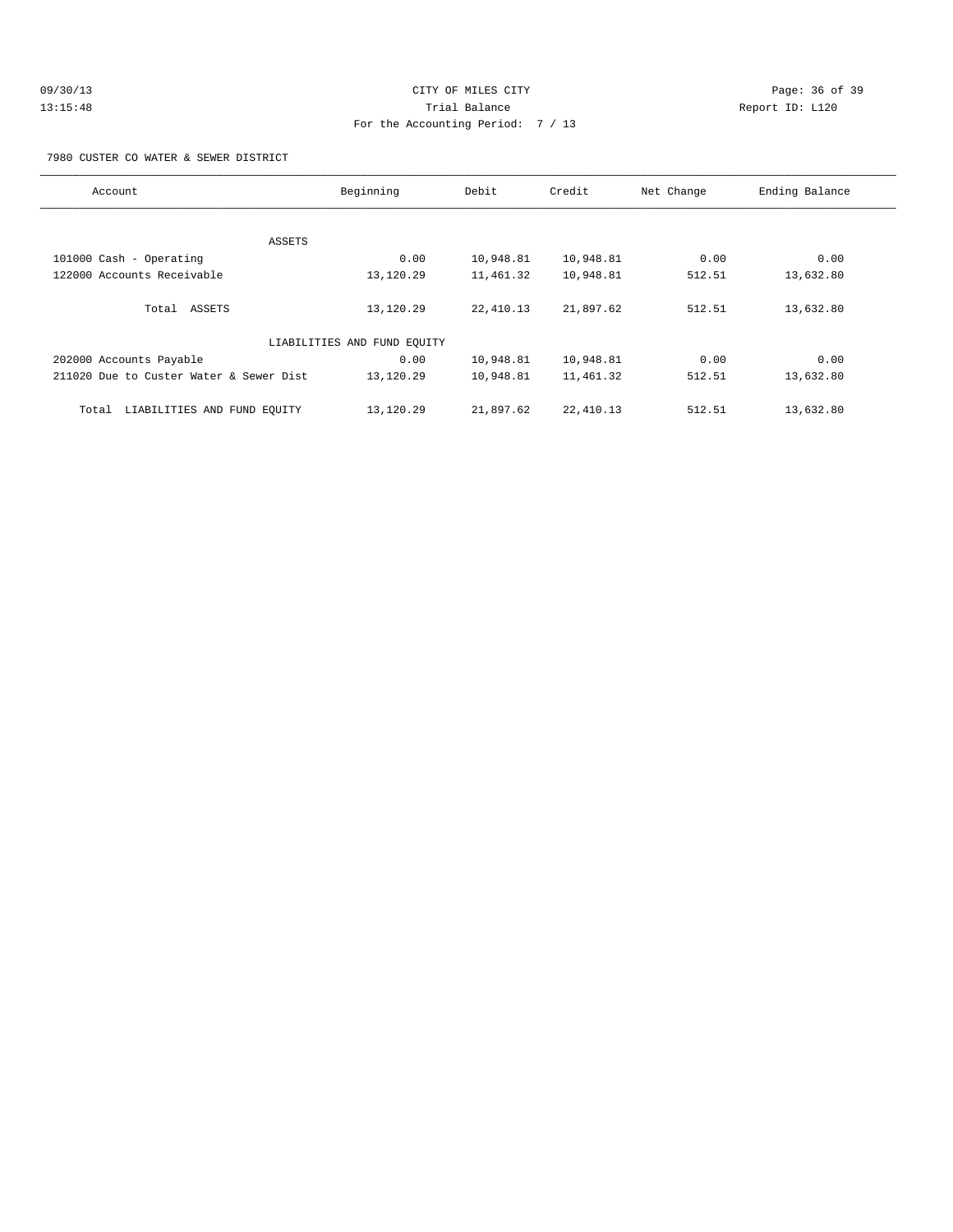| 09/30/13 | CITY OF MILES CITY                | Page: 37 of 39  |
|----------|-----------------------------------|-----------------|
| 13:15:48 | Trial Balance                     | Report ID: L120 |
|          | For the Accounting Period: 7 / 13 |                 |

7981 Interest Clearing

| Account                              | Beginning | Debit    | Credit     | Net Change | Ending Balance |
|--------------------------------------|-----------|----------|------------|------------|----------------|
| ASSETS                               |           |          |            |            |                |
| 101000 Cash - Operating              | 1.17      | 890.66   | 1,137.85 ( | 247.19) (  | 246.02)        |
| Total ASSETS                         | 1.17      | 890.66   | 1,137.85 ( | 247.19) (  | 246.02)        |
| LIABILITIES AND FUND EQUITY          |           |          |            |            |                |
| 212500 Due to Others                 | 1.17      | 1,137.85 | 890.66 (   | 247.19) (  | 246.02)        |
| LIABILITIES AND FUND EQUITY<br>Total | 1.17      | 1,137.85 | $890.66$ ( | $247.19$ ( | 246.02)        |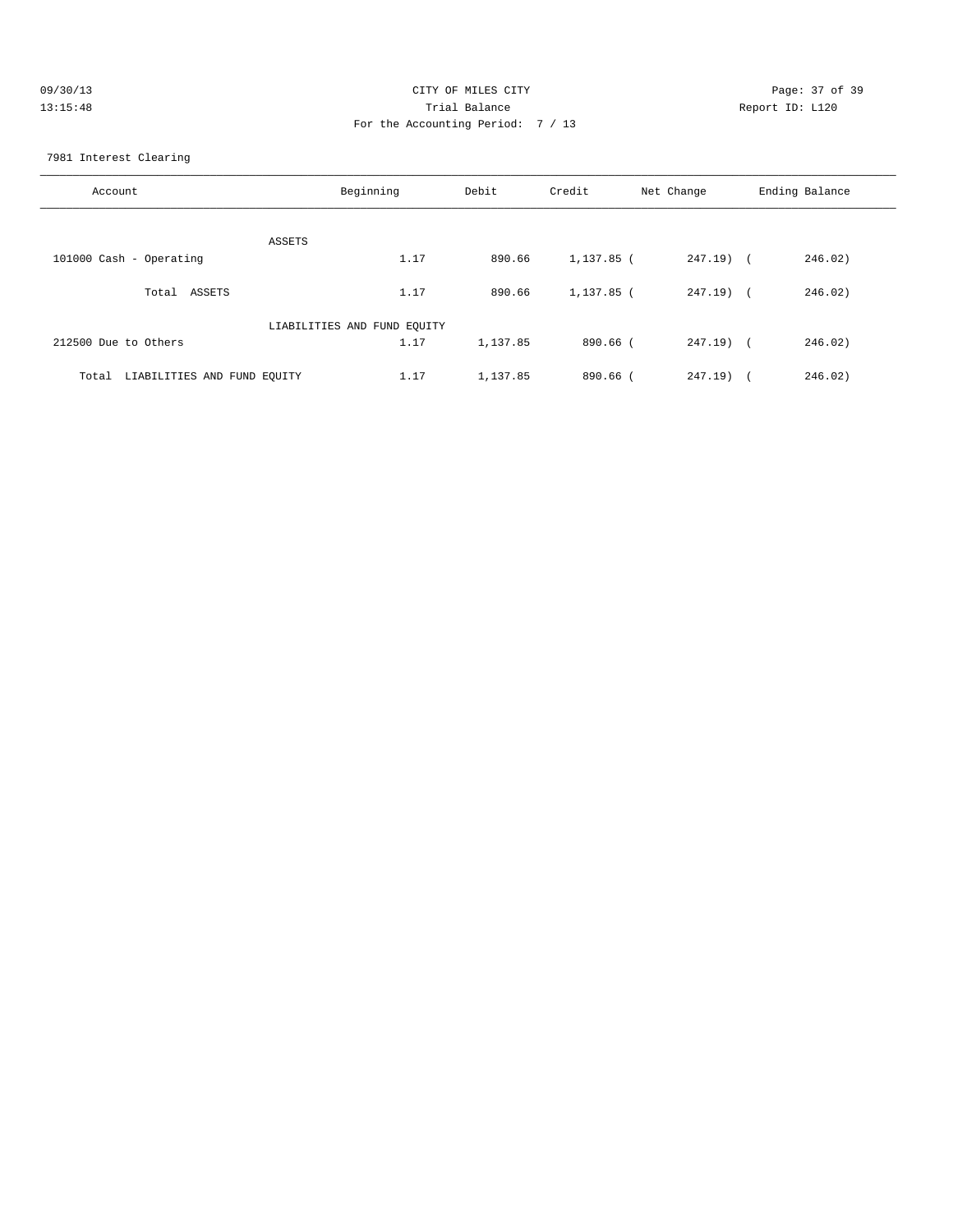| 09/30/13 |  |
|----------|--|
| 13:15:48 |  |

# CITY OF MILES CITY CONTROL CONTROL CONTROL CONTROL CONTROL PAGE: 38 of 39 13:15:48 Trial Balance and Communications of the Report ID: L120 For the Accounting Period: 7 / 13

### 9000 GENERAL FIXED ASSETS GROUP OF ACCOUNTS FUND

| Account                                                    | Beginning                   | Debit | Credit | Net Change | Ending Balance  |
|------------------------------------------------------------|-----------------------------|-------|--------|------------|-----------------|
|                                                            |                             |       |        |            |                 |
| ASSETS                                                     |                             |       |        |            |                 |
| 181000 Land                                                | 526,599.00                  | 0.00  | 0.00   | 0.00       | 526,599.00      |
| 182000 Buildings                                           | 1,986,836.00                | 0.00  | 0.00   | 0.00       | 1,986,836.00    |
| 182100 Allowance for Depr - Buildings (Cre(                | 684,991.00)                 | 0.00  | 0.00   | 0.00       | 684,991.00)     |
| 186000 Machinery and Equipment                             | 3,038,732.00                | 0.00  | 0.00   | 0.00       | 3,038,732.00    |
| 186100 Allowance for Depr - Machinery & Eq(                | 1,463,750.00)               | 0.00  | 0.00   | 0.00       | 1,463,750.00)   |
| 187000 Infrastructure                                      | 33,670,108.00               | 0.00  | 0.00   | 0.00       | 33,670,108.00   |
| 187100 Allowance For Depreciation - Infras( 16,321,771.00) |                             | 0.00  | 0.00   | 0.00       | (16,321,771.00) |
| Total ASSETS                                               | 20,751,763.00               | 0.00  | 0.00   | 0.00       | 20, 751, 763.00 |
|                                                            | LIABILITIES AND FUND EQUITY |       |        |            |                 |
| 280000 INVESTMENT IN GENERAL FIXED ASSETS                  | 20,751,763.00               | 0.00  | 0.00   | 0.00       | 20, 751, 763.00 |
| LIABILITIES AND FUND EQUITY<br>Total                       | 20,751,763.00               | 0.00  | 0.00   | 0.00       | 20, 751, 763.00 |